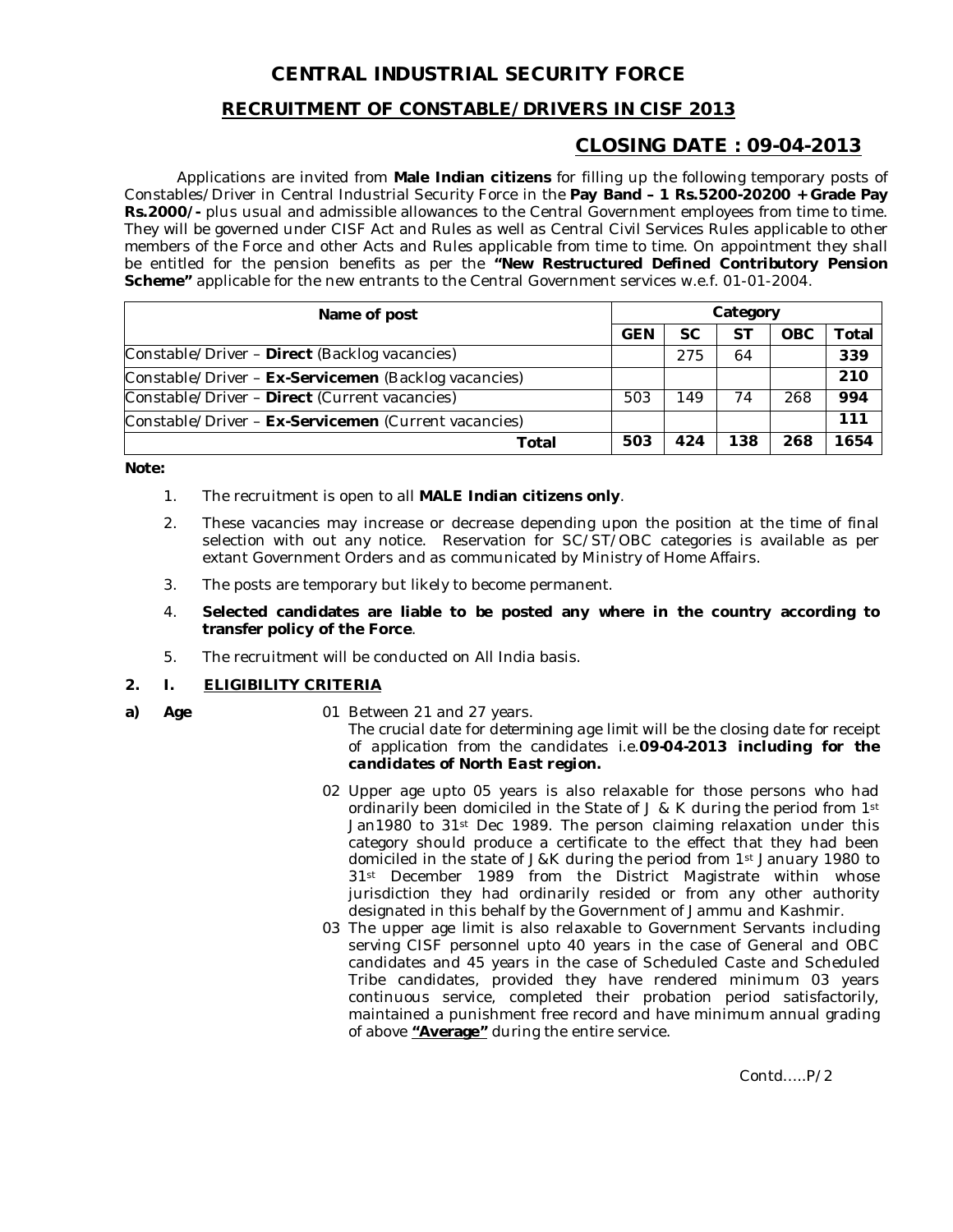04 Upper Age limit upto 5 years is also relaxable further to the children and dependents of victims KILLED in the 1984 riots and communal riots of 2002 in Gujarat.

**Children means** (a) son (including adopted son) or (b) daughter (including adopted daughter) **Dependent family member means** (a) spouse or (b) children or (c) brother or sister in the case of unmarried victim who was wholly dependent on that victim at the time of his getting killed in the riots would be eligible.

**NOTE**: This advertisement pertains to recruitment of Constables/Driver, therefore, only male children and male dependents of victims KILLED in the 1984 riots and communal riots of 2002 in Gujarat will only be considered.

In order to be eligible for upper age relaxation in this category, the applicant should produce a certificate to that effect from the concerned District Collector/District Magistrate wherein the victim was killed**.**

- 05 In addition to the above upper age is further relaxable by 05 years in respect of SC/ST and 03 years in respect of OBC candidates as per Govt. orders.
- a) The candidate should have passed Matriculation or equivalent qualification from a recognized Board.
	- b) Educational certificate other than State Board/Central Board should be accompanied with **Government of India** notification declaring that such qualification is equivalent to Matric/10th class pass for service under Central Government.

# **c) Driving Licence** The candidate should have a valid driving licence for<br>(i) Heavy Motor Vehicle or Transport Vehicle:

- Heavy Motor Vehicle or Transport Vehicle;
- (ii) Light Motor Vehicle
- (iii) Motor cycle with gear

# *Attention is drawn to the following clause in the Motor Vehicle Act 1988,*

- *a) Section (4) Age limit in connection with Driving of Motor Vehicles* 
	- *(i) No person under the age of 18 years shall drive a Motor Vehicle in any public place*
	- *(ii) No person under the age of 20 years shall drive a Transport Vehicle in any public place.*
- *b) Section (7) Restrictions on the granting of Learners License for certain Vehicles*
	- *(i) No person shall be granted a learners license to drive a Transport Vehicle unless he has held a driving license to drive a Light Motor Vehicle for at least 01 year.*

*Note :* 

- *01 Unless the above provisions of Motor Vehicle Act are complied in the documents (Driving License) submitted by the candidates, the Driving License will be treated as invalid as per Motor Vehicle Act and the candidature will be rejected.*
- *02. License for Motor Cycle with gear and LMV licence obtained before attaining the age of 18 years and HMV/Transport Vehicle Licence obtained before attaining the age of 20 years will not be considered valid unless a certificate from the concerned RTO regarding the validity of the licence is enclosed and the candidature will be rejected.*
- 03. Candidates who have been issued Motor Cycle with gear, LMV and HMV driving *licences on a same day have to produce a certificate from the concerned RTO to the effect that the license is valid otherwise their candidature will be rejected.*

Contd…..P/3

-: 2 :-

**b) Educational Qualification**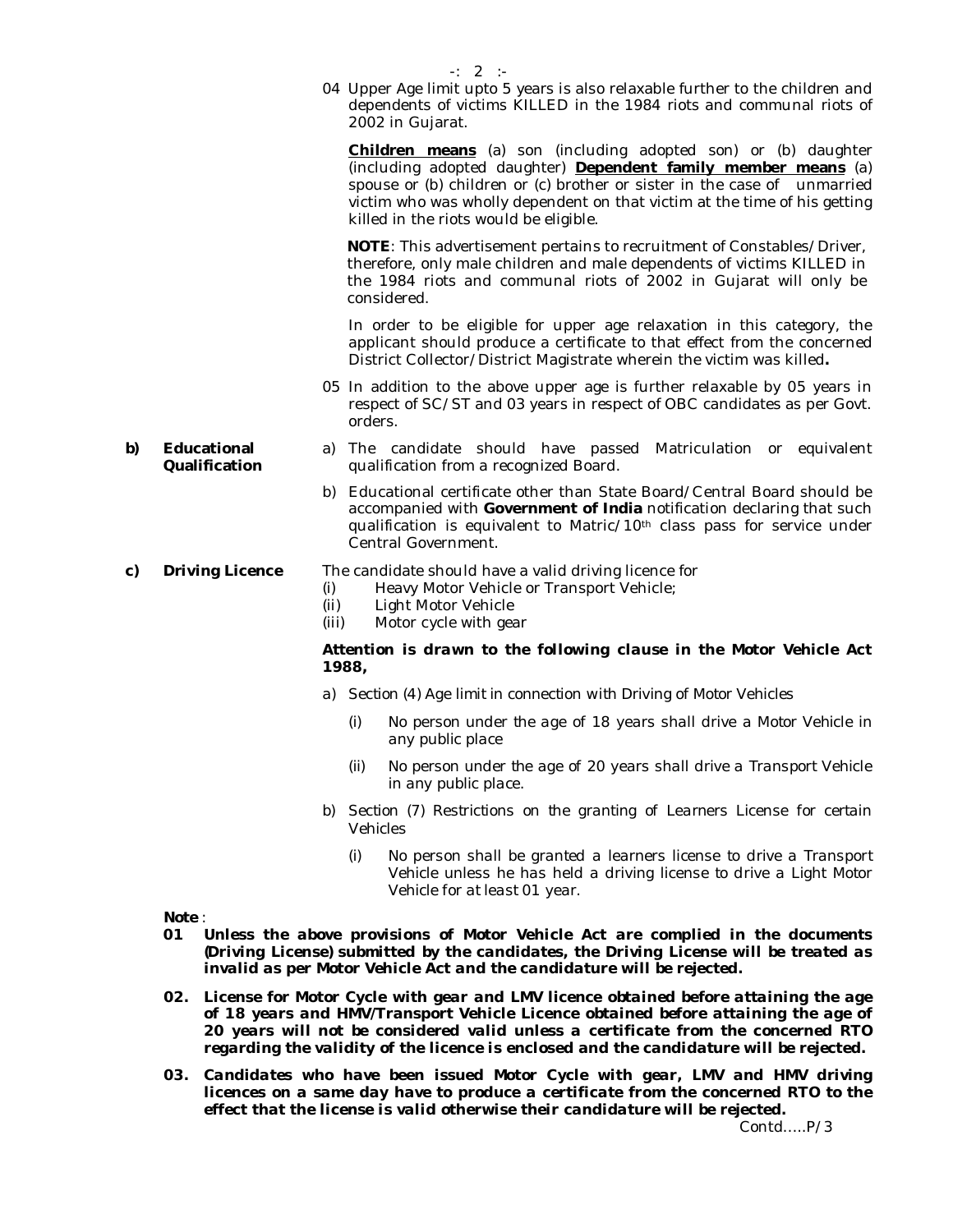# **d) Experience** 03 years experience of driving Heavy Motor Vehicle/Transport Vehicle or Light Motor Vehicle and Motor Cycle as on *the closing date for receipt of application from candidates*. *i.e. 09-04-2013 including for the candidates of North East region.*

# **The experience in driving will be calculated from the date of issue of licence for Light Motor Vehicles. If driving experience is from a date after the issue of LMV Licence then experience will be calculated from that date**

**NOTE:** The Driving License must contain the date of issue of Motor Cylce with gear, LMV and HMV licenses. In case the Driving License does not contain the date of issue Motor Cycle with gear license, LMV license and/or HMV license then a certificate from the concerned RTO indicating the date of issue of Motor Cycle with gear, LMV and/or HMV license as the case may be should be obtained and produced before the recruitment board on the date of recruitment, else the candidature will be rejected.

|    | <b>Physical Standards</b>                                                                                                                                                                                                                                                                                   | Height         | Chest                                                                       |  |  |
|----|-------------------------------------------------------------------------------------------------------------------------------------------------------------------------------------------------------------------------------------------------------------------------------------------------------------|----------------|-----------------------------------------------------------------------------|--|--|
| a) | For General, SC and OBC candidates (Except those in (b) below)                                                                                                                                                                                                                                              | 167 Cms        | Minimum 80<br>Cms with<br>minimum<br>expansion of<br>05 CMs<br>i.e. 80 - 85 |  |  |
| b) | Relaxed standards for the candidates falling in the categories of<br>Garhwalis, Kumaonese, Gorkhas, Dogras, Marathas subject<br>(i)                                                                                                                                                                         | <b>160 Cms</b> | Minimum 78<br>Cms with                                                      |  |  |
|    | to production of certificate as per <b>Appendix - 'J'</b> .                                                                                                                                                                                                                                                 |                | minimum<br>expansion of                                                     |  |  |
|    | Persons hailing from the states of Arunachal Pradesh, Assam,<br>(ii)<br>Himachal Pradesh, Manipur, Mizoram, Meghalaya, Nagaland,<br>Sikkim, Tripura, Kashmir, and Leh & Ladakh region of<br>Jammu and Kashmir subject to production of either domicile<br>Certificate or Certificate as per Appendix - 'J'. |                | 05 CMs<br>i.e. 78 - 83                                                      |  |  |
|    | The above standards [Para $(2)$ $(l)$ $(e)$ $(b)$ $(i)$ & $(ii)$ ] will be applicable for all categories i.e.<br>General, SC & OBC                                                                                                                                                                          |                |                                                                             |  |  |
| C) | All candidates belonging to Scheduled Tribes.                                                                                                                                                                                                                                                               | <b>160 Cms</b> | Minimum 76<br>Cms with<br>minimum<br>expansion of<br>05 CMs<br>i.e. 76 - 81 |  |  |
|    | <b>NOTE:</b> Ex-Servicemen candidates are eligible for Total relaxation in physical standards.                                                                                                                                                                                                              |                |                                                                             |  |  |

**f)** Weight **Proportionate to height and age as per medical standards** 

- **g) Eye sight** The minimum distant vision should be 6/6 and 6/9 of both eyes without correction i.e. without wearing of glasses. The candidate should possess high **Colour Vision.**
- **h) Medical Standard** The candidates must not have knock-knees, flat foot, varicose vein or squint in eyes and any other obvious deformities. They must be in good mental and bodily health and free from any physical defect likely to interfere with the efficient performance of the duties.

# **II. FOR GOVT SERVANTS INCLUDING CISF DEPARTMENTAL CANDIDATES**

The Govt servants including Constable(GD), Constable(Fire) and Constable(Tradesmen) of CISF can appear for the post of Constable/Driver. They should possess the eligibility criteria at par with direct candidates as mentioned in para 2 (I) above.

Contd…..P/4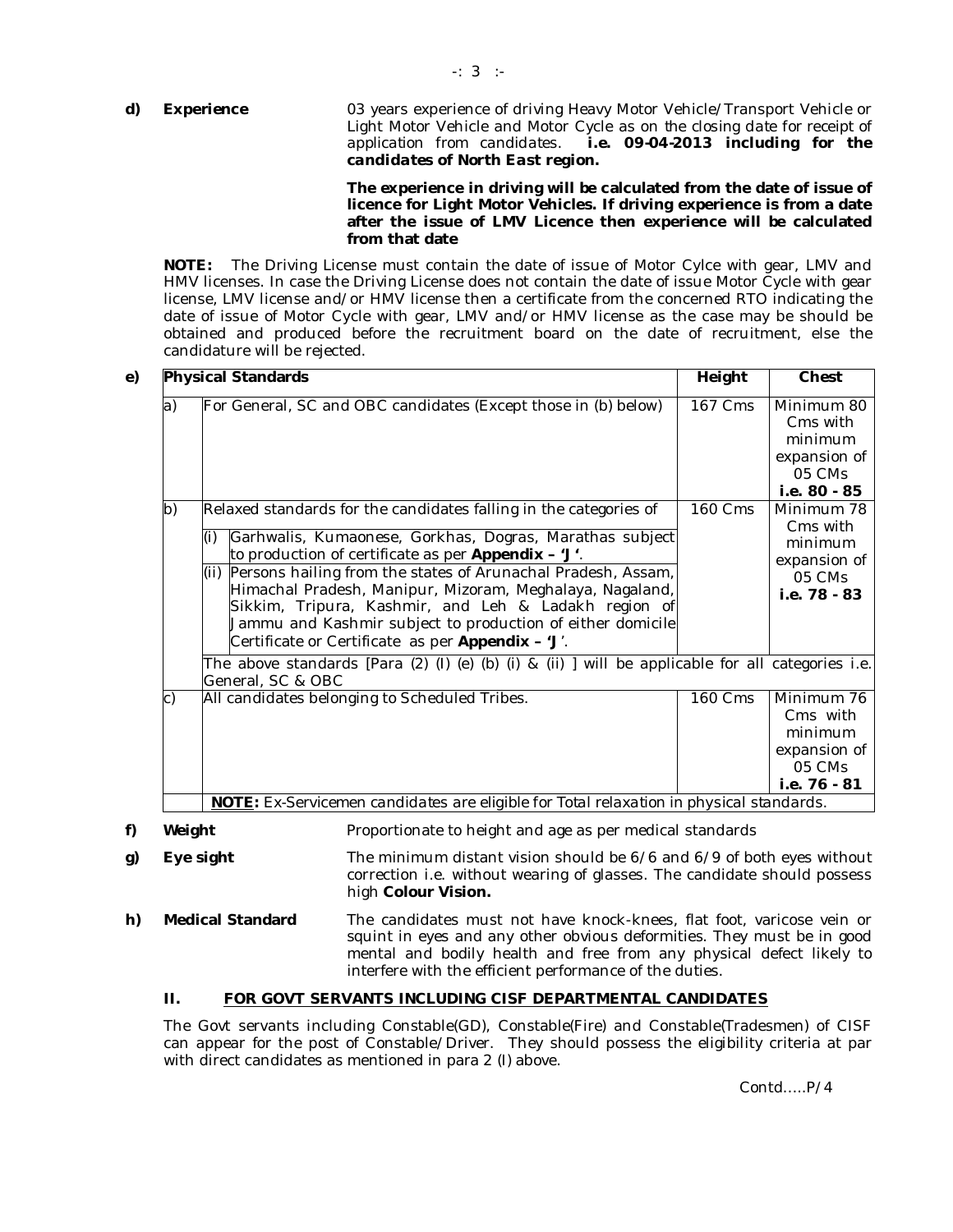# **III. ELIGIBILITY CRITERIA FOR EX-SERVICEMEN CANDIDATES**

**a)** Lance Naik or Sepoy in the Army or equivalent rank in the Air Force or Navy having trade of Driver are eligible to apply for the post of Constable/Driver. Ex-servicemen holding the rank of Havildar/Naik or equivalent rank in the Army/Air Force/Navy and having trade of Driver may also compete in this recruitment for lower post provided they fulfill the eligibility criteria and also they furnish their willingness in writing that in the event of their selection they will not claim the post equivalent to the rank they were holding in the Defense Forces.

*"Ex-servicemen"* means a person who has served in any rank (whether as a combatant or as a non-combatant) in the Regular Army, Navy and Air Force of the Indian Union but does not include a person who has served in the Defence Security Corps, the General Reserve Engineering Force, the Lok Sahayak Sena and the paramilitary forces; and

(a) who has retired from such service after earning his/her pension; or

(b) who has been released from such service on medical grounds attributable to military service or circumstances beyond his control and awarded medical or other disability pension; Or

(c) who has been released, otherwise than on his own request, from such service as a result of reduction in establishment; or

(d) who has been released from such service after completing the specific period of engagement, otherwise than at his own request or by way of dismissal or discharge on account of misconduct or inefficiency, and has been given a gratuity, and includes personnel of the Territorial Army, of the following categories, namely:-

- (i) pension holders for continuous embodied services;
- (ii) gallantry award winners.

The Territorial Army Personnel will be treated as Ex-servicemen with effect from 15-11-1986. The person serving in the Armed Forces of the Union, who on retirement from service, would come under the category of the Ex-servicemen as explained above may also apply for these posts one year before (as on the date of recruitment) completion of the specified term of engagement. They shall not leave the Uniform until they complete the specified term of engagement in the Armed Forces of the Union. Such candidates should submit a certificate from the Commanding Officer concerned as per **Appendix – 'F'**.

**b) Age** They shall be allowed to deduct the period of Army service from their actual age and the resultant age should not exceed the maximum age limit prescribed for this post by more than three years. The upper age limit shall be further relaxable up to 05 years in case of SC/ST and 3 years in case of OBC candidates on production of caste certificates in the prescribed format

> *The crucial date for determining age limit will be the closing date for receipt of application from candidates*. *i.e. 09-04-2013 including for the candidates of North East region.*

- **c) Break in service** Should not be more than three years from the date of discharge from Army/Navy/Air Force as on the closing date for receipt of application from candidates. *i.e. 09-04-2013 including for the candidates of North East region.*
- **d) Educational qualification** Matriculation or equivalent or Army Ist class certificate or equivalent of Air Force and Navy.
- **e) Medical category "A"** (AYE) or SHAPE-I at the time of discharge.
- **f) Character on discharge** Exemplary/Very Good.
- **g) Driving Licence** Ex-Servicemen candidates who have been issued Motor cycle with gear, LMV and HMV license on the same day have to submit a certificate from the concerned RTO to the effect that the licence is valid otherwise their candidature will be rejected.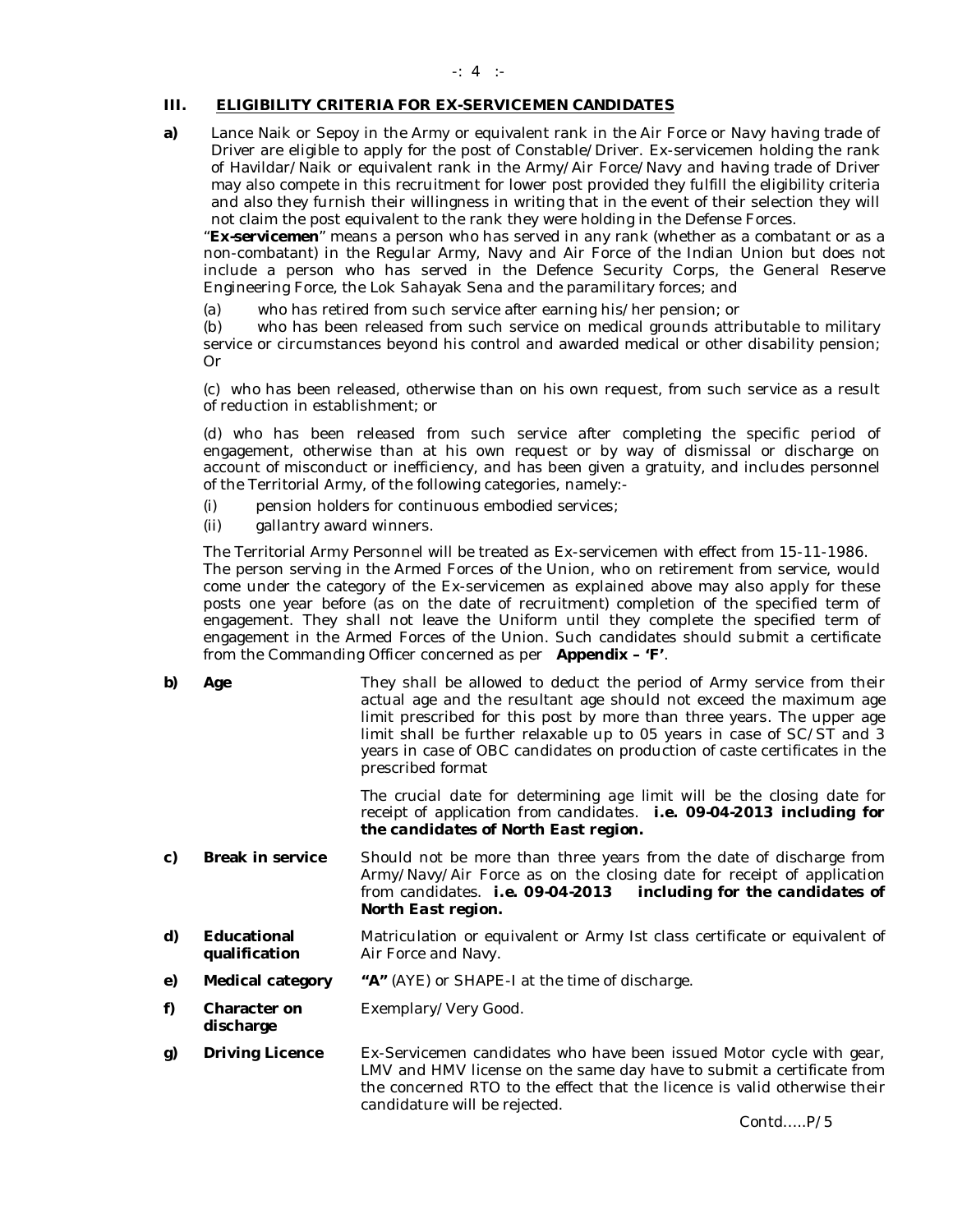-: 5 :-

# **h) The other eligibility conditions will be the same as applicable to others as mentioned under eligibility criteria**

# **3 DISQUALIFICATION :** No person

**a)** Who has entered into or contracted a marriage with a person having spouse living

Or

**b)** Who having a spouse living, has entered into or contracted a marriage with another person

Shall be eligible for appointment to the Force.

Provided that the Central Government may, if satisfied that such marriage is permissible under the personal law applicable to such person and the other party to the marriage and there are other grounds for so to do, exempt any person from the operation of this rule.

# **4 SCHEME OF RECRUITMENT FOR THE POST OF CONSTABLE/DRIVER**

Candidates whose applications are found to be in order shall be called for further stages of recruitment. Each stage mentioned in (a) and (b) below will be qualifying in nature i.e. no marks will be awarded for these tests, but candidates must qualify each stage to proceed further in the recruitment. Failure to qualify in any stage will result in elimination of the candidate from the recruitment process.

**(a) Eligibility test** The eligibility criteria i.e. Age, Educational Qualification, Height, Chest, Driving Licence, Driving Experience etc. for the respective post will be verified by the Recruitment Board from the original certificates produced by the candidates in accordance with the standards prescribed in the advertisement. Candidates seeking reservation benefits for advertisement. **Candidates seeking reservation benefits for SC/ST/OBC/must ensure that they are entitled to such reservations as per eligiblility prescribed in the Notice. They should also be in possession of the certificates in the format prescribed by Government of India in support of their claim at the time of Recruitment.** Those who do not confirm to the eligibility criteria of height, as advertised, will not be considered. Those found qualified will be put through following PET events. Candidates who qualify PET will be put through Physical measurement and detailed verification of eligiblility standards/documentation.

# **Physical Efficiency Test (b)**

- **(i) Run** 800 Meters to be completed in 3 minutes and 15 Seconds.
- **(ii) Long Jump** 11 feet (Candidate will be given 3 chances)

**(iii) High Jump** 3 feet 6 inches (Candidate will be given 3 chances) *Note* : Ex-Servicemen are exempted from PET.

# **(c) Written Test and Trade Test**

Those who qualify in the PET, physical measurement and detailed verification of eligibility standards/documentation will be put through the following tests. Any candidate who do not secure the minimum qualifying marks in these tests as shown against each, will be eliminated from that particular stage and will not be allowed to appear in the further tests:-

| SI.<br>No.    | Name of the test                                                                             | Total<br><b>Marks</b> | Qualifying<br><b>Marks</b> |
|---------------|----------------------------------------------------------------------------------------------|-----------------------|----------------------------|
|               | <b>Written Test</b>                                                                          | 20                    |                            |
| $\mathcal{D}$ | Driving test for light vehicle                                                               | 50                    | 25                         |
| $\mathbf{r}$  | Driving test for heavy vehicle                                                               | 50                    | 25                         |
|               | Practical knowledge of motor mechanism and ability to carry<br>out minor repair of vehicles. | 30                    | 15                         |

# **(d) Medical Examination**

After preparation of merit list, the candidates selected in order of merit (equal to the allotted number of category wise vacancies) will be put through a detailed medical examination to assess their fitness.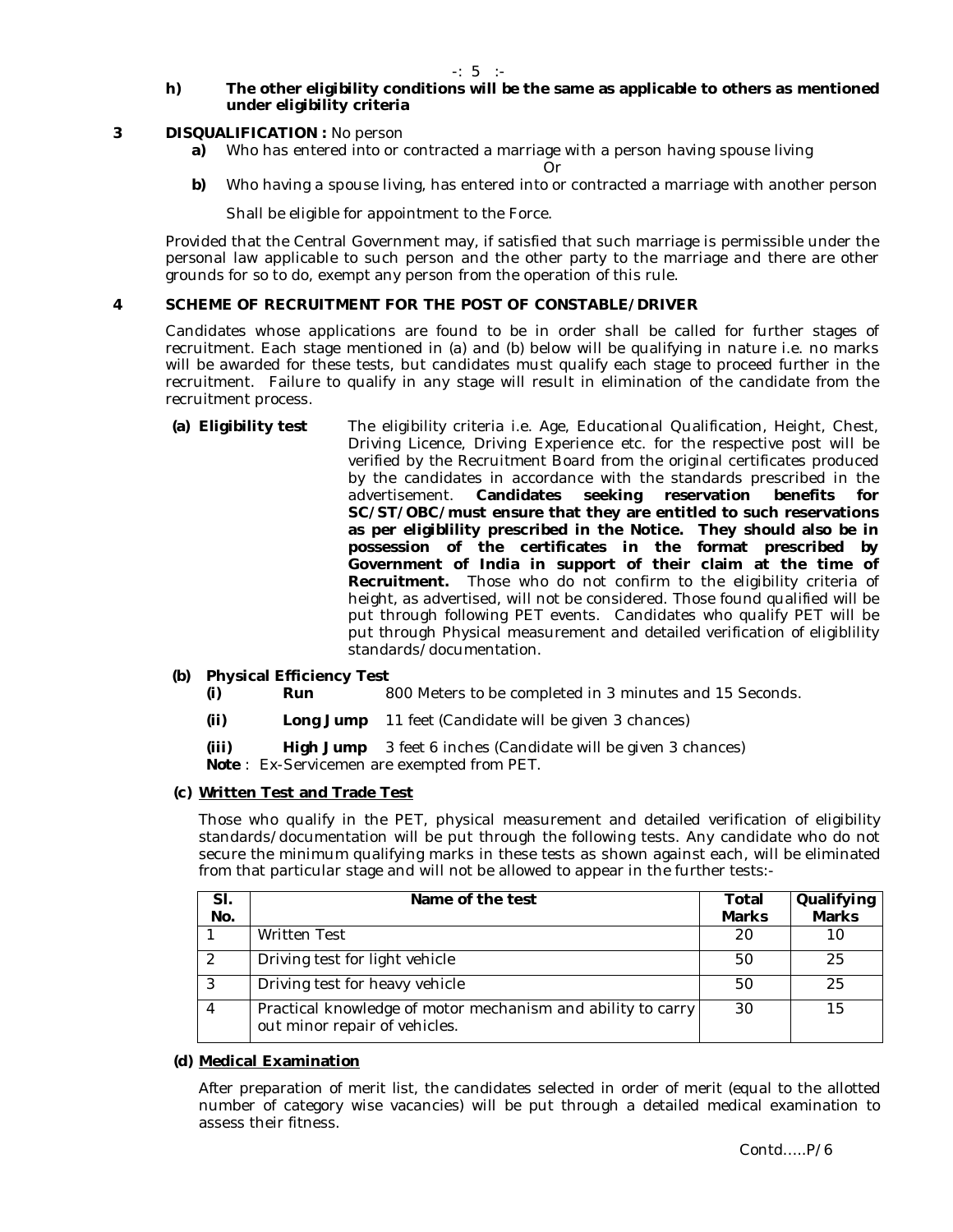-: 6 :-

# **f) Final Selection**

The candidates found medically fit will be finally selected.

# **g) Appeal against Medical unfitness**

In all cases a candidate, who has been declared **UNFIT** for appointment in CISF in the Medical Examination will be communicated the grounds for rejection in broad terms by the Examining Medical Officer, The candidate, if not satisfied with the findings of the Medical Examination, can submit an appeal for **REVIEW MEDICAL EXAMINATION within 15 days** from the date on which the candidate has been declared unfit, with a proof of his fitness in the prescribed form as per **Appendix – 'H' and Appendix - 'I' respectively.** The Medical certificate will not be taken into consideration unless it contains a note by the medical practitioner concerned to the effect that it has been given in full knowledge of the fact that the candidate has already been declared unfit for appointment by a Medical Officer. The appeal will also not be taken into consideration unless it contains Review Medical Examination Fee of Rs.25/- (Rupees twenty five only) through Demand Draft. (The details of authority to whom the appeal should be submitted and DDO concerned and payable branch etc will be mentioned in the rejection slip itself to be issued by the Examining Medical Officer/ Chairman of the Recruitment Board).

# **5. HOW TO APPLY**

Application on the proforma as per **Appendix – 'A'** should be sent to any of the authorities prescribed below along with requisite application fees of Rs.50/- (Rupees fifty only) in the form of Postal Order drawn in favour of the officer mentioned under column 2 below and payable at the post office as mentioned under column 3. **SC/ST and Ex-Servicemen** candidates are exempted from application fee.

| Name of the Officer to whom                                                                                                                   | Postal Order on account of<br>application fee required to be | Name of the post<br>office where postal |
|-----------------------------------------------------------------------------------------------------------------------------------------------|--------------------------------------------------------------|-----------------------------------------|
| application should be sent                                                                                                                    | drawn in favour of                                           | order will be                           |
|                                                                                                                                               |                                                              | payable                                 |
|                                                                                                                                               | [2]                                                          | [3]                                     |
| Dy. Inspector General,<br>CISF Unit, BSL, Bokaro,<br>Bokaro Steel City, District - Bokaro,<br>Pin - 827001, Jharkhand                         | Assistant Commandant/DDO<br>CISF Unit, BSL, Bokaro           | GPO Bokaro                              |
| Dy. Inspector General,<br>CISF Unit, BSP, Bhilai,<br>Sector-3, PO-Sector 01,<br>Distrtict - Durg,<br>Pin - 491001, Chattisgarh                | Assistant Commandant/DDO<br>CISF Unit, BSP, Bhilai           | GPO Durg                                |
| Dy. Inspector General,<br>CISF Unit, GBS, 16/11,<br>Jamnagar House,<br>New Delhi - 110011                                                     | PAO CISF New Delhi                                           | <b>GPO New Delhi</b>                    |
| Dy. Inspector Genral,<br>CISF Unit, NLC, Neyveli,<br>G-14, J.N.Salai,<br>Block-16, Neyveli, District - Cuddolure,<br>Pin - 627801, Tamil Nadu | Assistant Commandant/DDO<br>CISF Unit, NLC, Neyveli          | GPO, Neyveli-1                          |
| Dy. Inspector General,<br>CISF Unit, DSP, Durgapur,<br>Post - Durgapur, District - Burdwan,<br>Pin - 713203                                   | Assistant Commandant/DDO<br>CISF Unit, DSP, Durgapur         | GPO Durgapur                            |

# **6. CLOSING DATE**

Application should be sent so as to reach the concerned DIG of CISF as shown in the para-5 above by **09-04-2013** and in case of residents of North East region by **16-04-2013**. **No application will be entertained which is received after the due date.**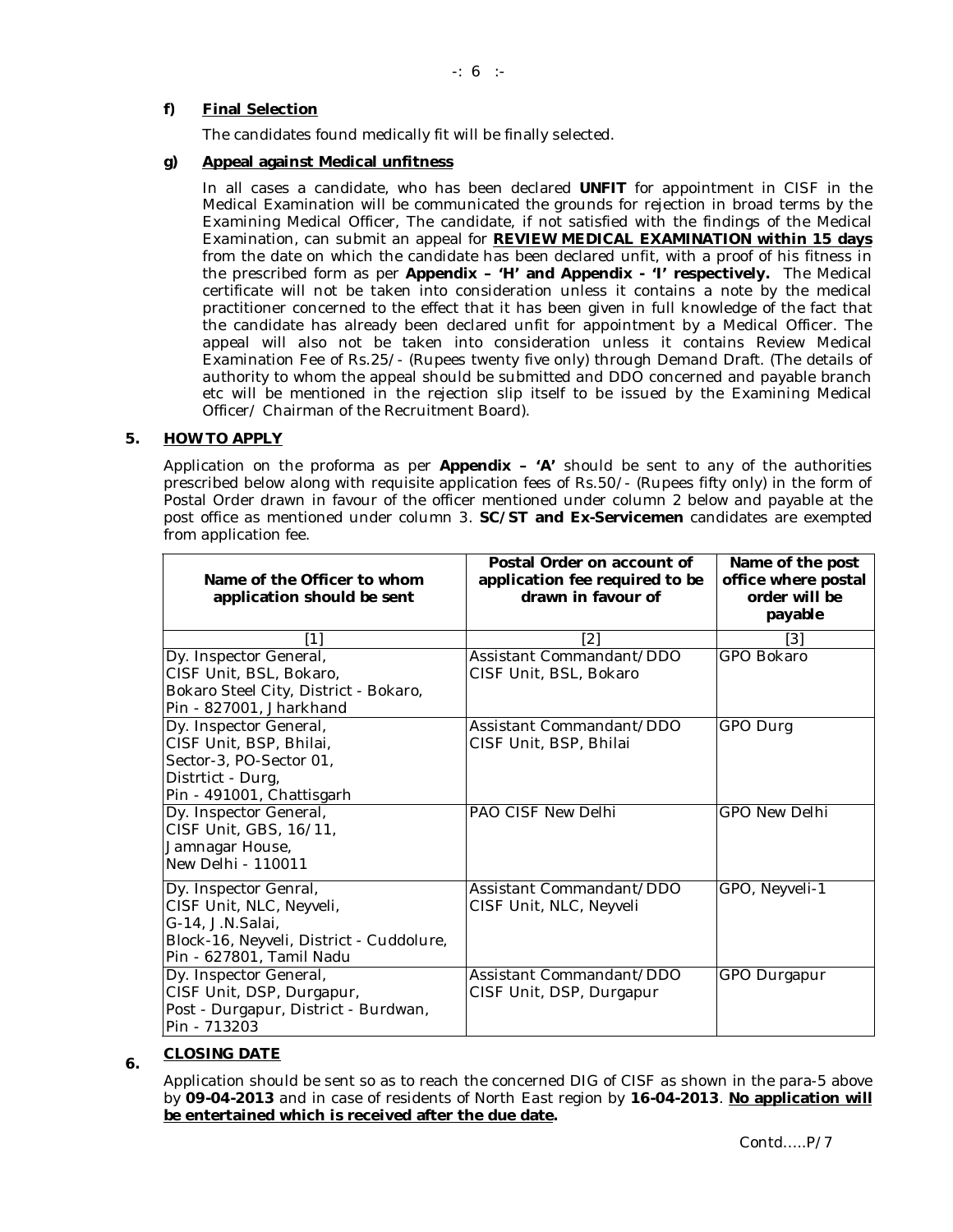# **7. IMPORTANT INSTRUCTIONS**

- 1. Only eligible candidates may apply in the prescribed proforma. Candidates should minutely go through all the provisions in the notification to ensure that he is eligible for the post for which he is applying in terms of requirement of Age, Educational qualification etc.
- 2. Name & Father's Name should be exactly as mentioned in the Matriculation certificate. In case of change the same must be supported by necessary documents otherwise the candidature will be rejected.
- 3. The application form must be filled by the candidate in his own handwriting Correction, if any, should be legible and attested by the candidate.
- 4. Application may be filled up either in English or Hindi only.
- 5. Application form duly filled in the prescribed proforma as per Appendix 'A' and affixed with recent passport size photograph duly self attested may be sent to concerned DIG as mentioned in para-5 above by **09-04-2013** and in case of residents of North East region by **16-04-2013** alongwith the following documents. One similar photograph will also be affixed on the Admit Card **(Appendix -'C')**
	- (a) A crossed non refundable Indian Postal Order for Rs.50/- (Rupees fifty only) for General and OBC candidates on account of application fee drawn in favour of the officers mentioned in Column. 2 of the table given at para 5 above and payable at the post office as shown in Column. 3 therein. No claim for refund of the application fee will be entertained on the ground that the application was rejected. Payment of application fee other than Postal Order will not be entertained and candidature will be rejected.
	- (b) No application fee is applicable for SC/ST and Ex-Servicemen candidates.
	- (c) Photostat copies of the Educational qualification certificate(s) in proof of age and educational qualification etc., issued by a recognized University/Board duly attested by a Gazetted Officer be enclosed.
	- (d) Photostat copies of SC/ST and OBC certificate on the proforma prescribed by the Central Government as per **Appendix – 'D', 'E'** of the Notification.
	- (e) Candidates falling in the category of Garhwalis, Kumaonese, Gorkhas, Dogras and Marathas shall enclose certified true copy of certificates issued by SDM/Tehsildar or equivalent authority authorised by Central Government for getting relaxation in height and chest as per **Appendix – 'J'** of the Notification.
	- (f) Candidates belonging to the States of Arunachal Pradesh, Assam, Himachal Pradesh, Manipur, Mizoram, Meghalaya, Nagaland, Sikkim, Tripura, Kashmir, and Leh & Ladakh region of Jammu and Kashmir shall enclose either domicile certificate or certified true copy of certificates issued by SDM/Tehsildar or equivalent authority authorised by Central Government for getting relaxation in height and chest as per **Appendix – 'J'** of the Notification.
	- (g) **Two** self addressed envelopes (8 x 19 Cms size) duly affixing postal stamps for Rs.22/- (Rupees twenty two only) each thereon.
	- (h) Two additional self signed (in the front) passport size photographs are required to be attached duly clipped alongwith application form.
	- (i) Questionnaire as per **Appendix 'B'** duly filled in and signed by the candidate.
	- (j) Admit Card as per **Appendix 'C'** duly filled in and signed by the candidate.
	- (k) Departmental candidates may submit their application through proper channel duly signed by the Unit Commander on the application form.
	- (l) Attested Photo copy of valid driving licence for Heavy Motor Vehicles (or Transport Vehicles), Light Motor Vehicles and Motor Cycle with gear.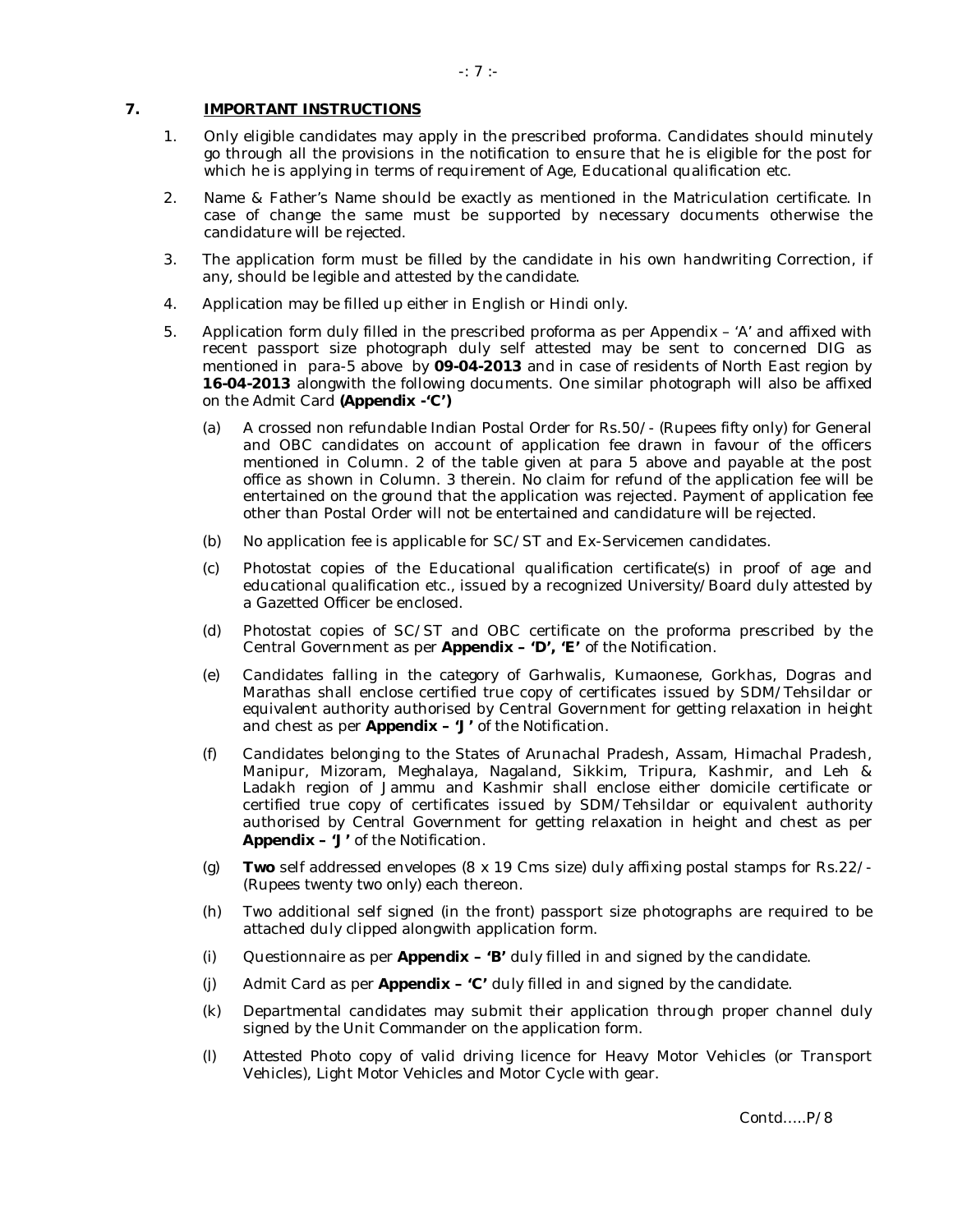- (m) Photostat copy of Certificate from the concerned RTO regarding validity of the Licence if Motor Cycle with gear, LMV licence is issued before attaining the age of 18 years and if HMV/Transport Vehicle license is issued before attaining the age of 20 years.
- (n) Photostat copy of Certificate from the concerned RTO regarding date of issue of Motor cycle with gear, LMV and HMV license (Transport Vehicle) in case issuing date of all three licenses not mentioned in the licences.
- (o) Photostat copy of 03-years driving experience certificate
- (p) Photostat copy of Certificate from District Collector/District Magistrate in case of children and dependents of victims **KILLED** in the 1984 riots & communal riots of 2002 in Gujarat.
- (q) Photostat copy of Domicile certificate for those who had ordinarily been domiciled in the State of J&K from 01-01-1980 to 31-12-1989 for age relaxation.

# **ADDITIONAL DOCUMENTS TO BE PRODUCED BY EX-SERVICEMEN**

- a) Photostat copy of Discharge certificate
- b) Certificate for employed officials as per **Appendix 'F'**
- c) Undertaking as per **Appendix 'G'**
- d) Photostat copy of Certificate from the concerned RTO regarding validity of the Licence if Motor Cycle with gear, LMV & HMV/Transport vehicle licence is issued on the same day (for Ex-Servicemen candidates only).
- 6. The envelope containing above documents should be super scribed **"APPLICATION FOR THE POST OF CONSTABLE/DRIVER IN CISF - 2013.**
- 7. Candidates failing in any of the prescribed tests will be eliminated at that stage.
- 8. The candidates applying for this post will have to go through Physical Efficiency Tests and Driving Tests etc. The candidates should come well prepared for the prescribed events and participate at their own risk. CISF or Government of India will not be liable for any damages in the event of any injury or other casualty suffered by a candidate during the entire recruitment process and journey.
- 9. During the process of recruitment candidates who are not satisfied with the decision of the Recruitment Board may prefer appeal in writing the same day to the Supervising DIG for the Recruitment Centre and the decision of the Supervising DIG will be final. No representation after completion of recruitment process shall be entertained.
- 10. Selected candidates are required to undergo basic training in our RTC for which they will be informed separately through offer of appointment letter. They will be on probation for a period of two years which can be extended. During the period of probation if found unfit for any reason the services are liable to be terminated.
- 11. CISF will not be responsible for postal delays.
- 12. An application will be summarily rejected at any stage of the recruitment process for not confirming to the official Format/having incomplete information/wrong information/incomplete requisite certificates/misrepresentation of facts/left unsigned/submitted without fee where due/without an attested or self attested photograph pasted at the appropriate place.
- 13. Application must be submitted in the prescribed format published with this advertisement as **Appendix – 'A'**. The application Form may be typed out in double space or written in hand neatly but format should be the same as published. No application form will be supplied by this department.
- 14. Persons employed in Government/semi Government/Public Sector Undertakings should apply through proper channel or enclose a "No objection certificate" from their employer. They have to submit a Certificate as per **Appendix – 'K'**.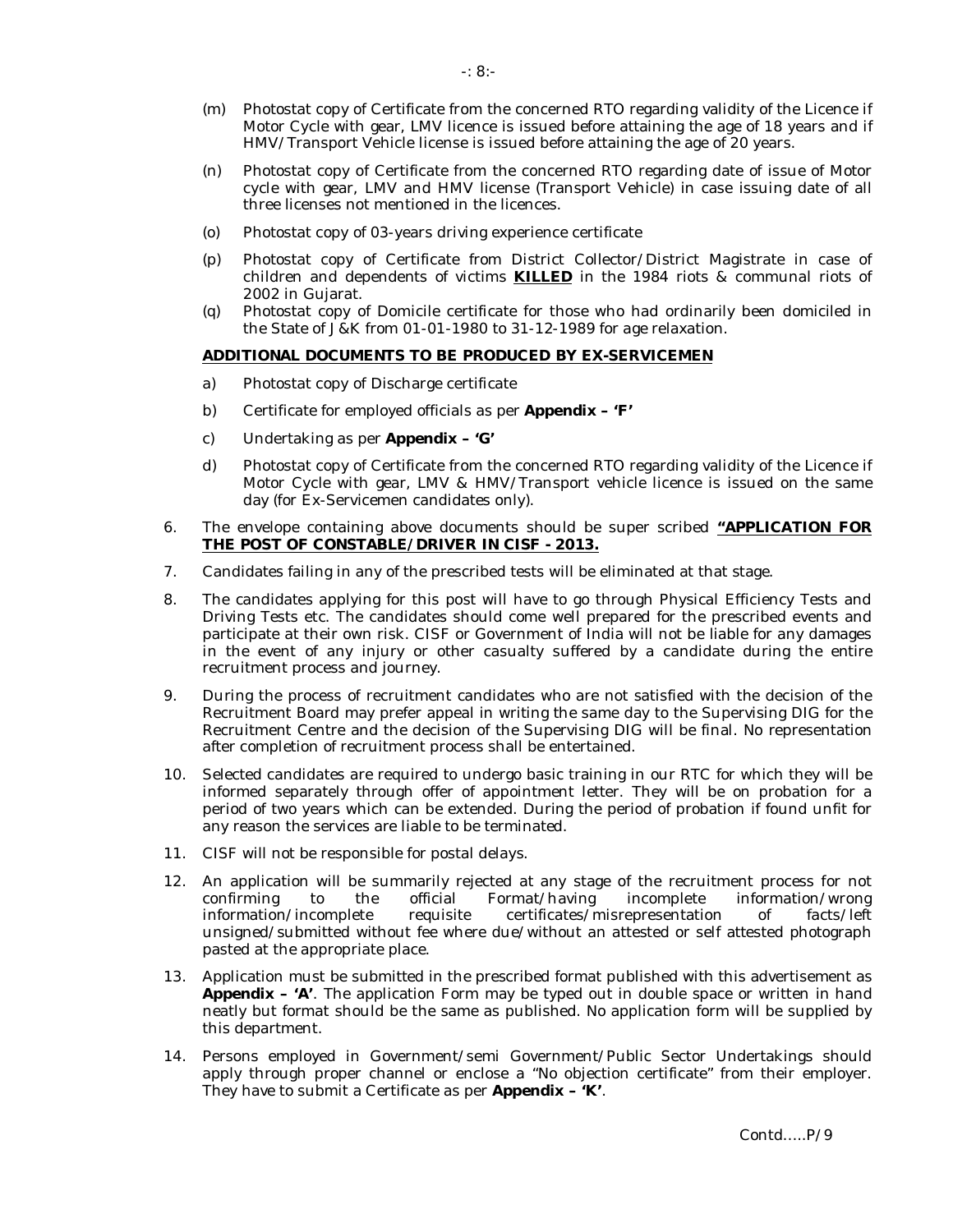- 15. Any certificate other than in Hindi or English should be enclosed with translation in Hindi or English duly attested, else will not be entertained.
- 16. Any sort of canvassing or recommendation will debar the candidate from selection.
- 17. Applications, which are not filled up as per instruction or partly filled up applications will not be entertained and no correspondence will be made. Applications may be rejected due to reasons such as :
	- (a) Incomplete or illegible and not submitted on prescribed format.
	- (b) Without postal order of Rs.50/- (Rupees fifty only) except SC/ST & Ex-Servicemen candidates.
	- (c) Without **two** self addressed envelope duly affixing postal stamps of Rs.22/- each
	- (d) Unsigned/Undated/without photograph
	- (e) Not enclosing copies of all requisite certificates duly attested by Gazetted Officers.
	- (f) Under aged/Over aged candidates
	- (g) Not possessing the requisite educational qualification at the time of submitting application.
	- (h) Not possessing the requisite Driving licenses at the time of submitting application
	- (i) Applications not filled in English or Hindi or not filled by candidate in his own handwriting.
	- (j) Without proper certificate in respect of SC/ST/OBC candidates. Certificates should be obtained from competent authority in the prescribed format (As prescribed in this notification)
	- (k) Applications received after the closing date as mentioned in this notification.
	- (l) Any other irregularity like mutilated or damaged application/documents etc
- 18. Candidates should come duly prepared for 8-10 days stay under their own arrangements at the Recruitment Centre. No TA/DA will be admissible for the journey and stay. Mobile Phone and Calculator are strictly prohibited in the recruitment venue.
- 19. In case a candidate is found unfit/ineligible for service on any ground after his selection/ appointment his service will be terminated without assigning any reason.
- 20. Any shortcoming, which could not be detected at the time of initial scrutiny of the documents and found/noticed at a later stage, shall render the candidate disqualified for the post and he will not be allowed to appear in subsequent events of the recruitment and no correspondence will be entertained in the subject.
- 21. The Director General, CISF reserve the right to make changes or cancel or postpone the recruitment without assigning any reason.
- 22 Mere qualifying all the prescribed tests for recruitment of Constable/Driver does not confer the right of selection of the candidates but they should have to stand in merit keeping in view the available vacancies of that particular post.
- 23. Success in various stages of recruitment confers no right to appointment unless the department is satisfied after medical examination and such enquiry as may be considered necessary that the candidate is suitable in all respect for appointment to the service/post.
- 24. Candidates have to appear in all the stages of recruitment for which they have qualified. If a candidate is absent from any stage/event for which he has qualified, his candidature will be cancelled.
- 25. CISF strives to recruit fit committed, sincere and best candidates with transparency and impartiality. Hence candidates are advised to **"BEWARE OF TOUTS"**.
- 26. For more details about CISF, please visit **http:www.cisf.gov.in**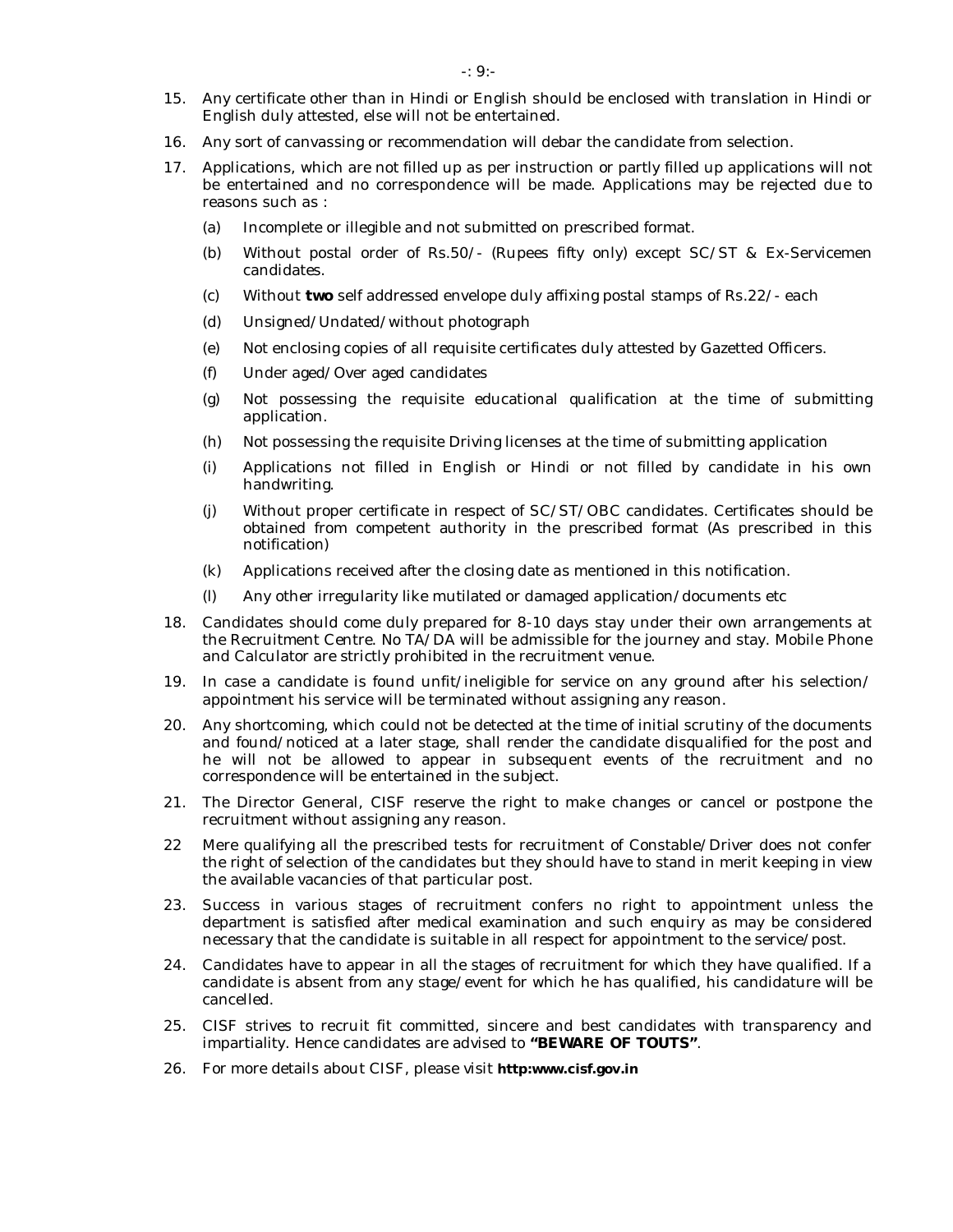|     |                                                                 | APPLICATION FORM FOR RECRUITMENT OF "CONSTABLE/DRIVERS" IN CISF - 2013                                                  |
|-----|-----------------------------------------------------------------|-------------------------------------------------------------------------------------------------------------------------|
| 1.  | Name of the Post                                                | Constable/Driver                                                                                                        |
| 2.  |                                                                 | Name of the candidate (in block letters as recorded in matriculation certificate)<br>Affix your recent<br>passport size |
| 3.  |                                                                 | photograph duly self<br>Father's Name (in block letters as recorded in matriculation certificate)<br>attested           |
| 4.  | Date of Birth<br>Day                                            | Month<br>Year                                                                                                           |
| 5.  | Muslim<br>Religion<br>Hindu                                     | Christian<br><b>Buddhist</b><br>Sikh                                                                                    |
|     | Others (Please specify)                                         |                                                                                                                         |
| 6.  | Category<br>General                                             | OBC<br><b>SC</b><br><b>ST</b>                                                                                           |
| 7.  | Whether Ex-Serviceman?                                          | Yes<br>No                                                                                                               |
| 8.  | riot.                                                           | Whether falling under the category of children and dependents of victims <b>KILLED</b> in the 1984<br>Yes<br>No l       |
| 9.  | communal riots of 2002 in Gujarat                               | Whether falling under the category of children and dependents of victims KILLED in the<br>Yes<br>No                     |
|     | KILLED in the 1984 riots and communal riots of 2002 in Gujarat. | 10. Whether applied for upper age relaxation in case of the children and dependents of victims<br>Yes<br>No             |
|     | 11. State to which you belong                                   |                                                                                                                         |
|     | 12. Address for communication                                   | Vill/Ward<br>House No.                                                                                                  |
|     |                                                                 | P.S.<br>Post                                                                                                            |
|     |                                                                 | State<br>Dist                                                                                                           |
|     |                                                                 | PIN Code                                                                                                                |
|     | 13. Permanent Address                                           | Vill/Ward<br>House No.                                                                                                  |
|     |                                                                 | P.S.<br>Post<br>State<br>Dist                                                                                           |
|     |                                                                 | PIN Code                                                                                                                |
|     | 14. Visible Identification Marks                                |                                                                                                                         |
|     |                                                                 |                                                                                                                         |
|     | 15. Educational qualification                                   | Civil<br>Army<br>the control of the control of the control of                                                           |
|     | 16. Driving Licence                                             | Motor Cycle with gear License No.                                                                                       |
|     |                                                                 | Date of Issue Motor Cycle with<br>Month<br>Day<br>Year<br>gear License                                                  |
|     |                                                                 | Name of Issuing RTO                                                                                                     |
|     |                                                                 | LMV License No                                                                                                          |
|     |                                                                 | Date of Issue of LMV License<br>Month<br>Year<br>Day                                                                    |
|     |                                                                 | Name of Issuing RTO                                                                                                     |
|     |                                                                 | HMV License No.                                                                                                         |
|     |                                                                 | Date of Issue of HMV/<br>Day<br>Month<br>Year<br>Transport Vehicle Licence                                              |
|     |                                                                 | Name of Issuing RTO                                                                                                     |
| 17. | Details of Postal Orders                                        | No<br>Dated                                                                                                             |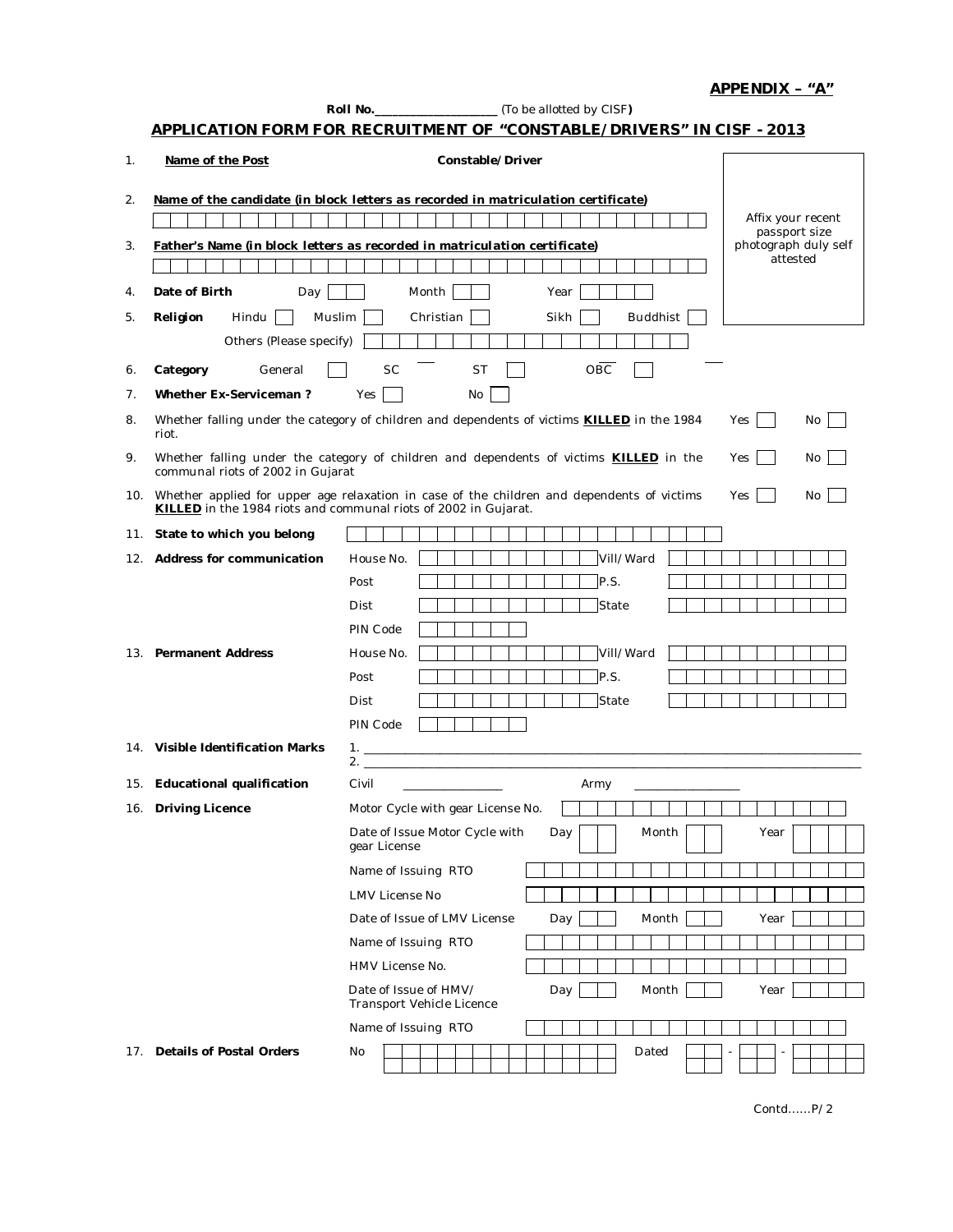-:  $2 :$ 

|     |    | 18. FOR EX-SERVICEMEN ONLY                                                                                                                                                                 |                      |
|-----|----|--------------------------------------------------------------------------------------------------------------------------------------------------------------------------------------------|----------------------|
|     | a) | Army No                                                                                                                                                                                    |                      |
|     | b) | Rank                                                                                                                                                                                       |                      |
|     | C) | Trade                                                                                                                                                                                      |                      |
|     | d) | Date of Joining<br>Day                                                                                                                                                                     | Month<br>Year        |
| 19. | e) | Date of Discharge<br>Day<br>FOR DEPARTMENTAL (CISF) CANDIDATES ONLY                                                                                                                        | Month<br>Year        |
|     | a) | CISF No.                                                                                                                                                                                   |                      |
|     | b) | Rank                                                                                                                                                                                       |                      |
|     | C) | <b>Present Unit</b>                                                                                                                                                                        |                      |
|     | d) | Date of Appointment                                                                                                                                                                        | Month<br>Day<br>Year |
|     | e) | Date of completion of probation period                                                                                                                                                     | Month<br>Year<br>Day |
|     | f) | Details of punishment                                                                                                                                                                      | Major<br>Minor       |
|     | g) | Whether annual grading during entire service has<br>been above average or otherwise                                                                                                        | No<br>Yes            |
|     | h) | Signature of the Unit Commander with<br>official<br>stamp<br>token<br>his<br>as<br>οf<br>verification of data furnished at Para 19<br>(a) to $(q)$ .                                       |                      |
|     |    | 20. FOR OTHER GOVT EMPLOYEES ONLY                                                                                                                                                          |                      |
|     | a) | <b>Employee Number</b>                                                                                                                                                                     |                      |
|     | b) | Rank /Designation                                                                                                                                                                          |                      |
|     | C) | Full Postal (Office) Address                                                                                                                                                               |                      |
|     | d) | Date from which serving                                                                                                                                                                    | Day<br>Month<br>Year |
|     | e) | Date of completion of probation period                                                                                                                                                     | Month<br>Day<br>Year |
|     | f) | Details of punishment                                                                                                                                                                      | Minor<br>Major       |
|     | g) | Whether annual grading during entire<br>service has been above average or<br>otherwise                                                                                                     | No<br>Yes            |
|     | h) | Signature of the Departmental Officer<br>competent to forward the application<br>token<br>official<br>stamp<br>as<br>his<br>οf<br>verification of data furnished at Para 20<br>(a) to (g). |                      |

21. Questionnaire as per Appendix – 'B' duly filled in and signed by the candidate to be submitted along with the application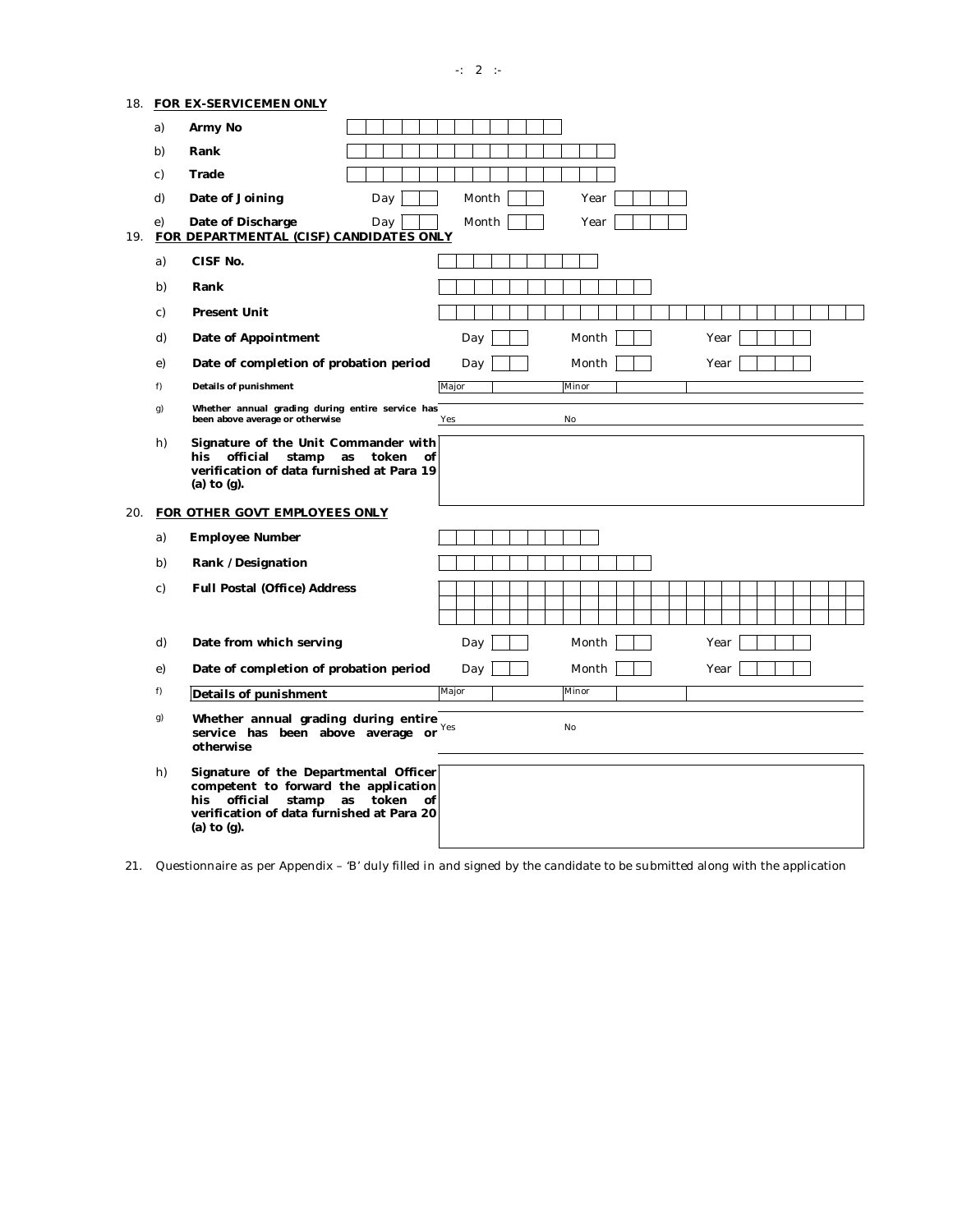# **D E C L A R A T I O N**

#### (TO BE SIGNED BY ALL THE CANDIDATES COMPULSORILY)

- 1. I hereby certify and declare that all the statements made in the application are true, complete and correct to the best of my knowledge and belief. In the event of information or part thereof being found false or detected incorrect during the process of recruitment or at any stage thereafter and that I am not satisfying the eligibility criteria prescribed in this notice, my candidature/appointment is liable to be cancelled/terminated automatically without any notice to me and action can be taken against me by the CISF.
- 2. I have read the provisions in the Notice of the examination carefully and I hereby undertake to abide by them.
- 3. I further declare that, I fulfill all the conditions of eligibility regarding age limits, educational qualifications, etc. prescribed for admission to the examination. I have enclosed photocopies of certificates in support of claim for Educational Qualifications, age, category (SC/ST/OBC/ESM) and age relaxation etc.
- 4. I also declare that, I do not stand debarred from Government service as on date and have never been convicted by any court of law.

| Left had Thumb<br>Impression of the<br>candidate |                                                                                                                                                    |
|--------------------------------------------------|----------------------------------------------------------------------------------------------------------------------------------------------------|
|                                                  | Signature of the applicant<br>(Application not signed by the candidate will not be entertained)<br>DECLARATION TO BE SIGNED BY OBC CANDIDATES ONLY |

I, \_\_\_\_\_\_\_\_\_\_\_\_\_\_\_\_\_\_\_\_\_ Son/Daughter of Shri \_\_\_\_\_\_\_\_\_\_\_\_\_\_\_\_\_\_\_\_\_\_\_\_\_\_\_\_\_\_\_\_\_\_ resident of village/town/city \_\_\_\_\_\_\_\_\_\_\_\_\_\_\_\_\_ district State hereby declare that I belong to the \_\_\_\_\_\_\_\_\_\_\_\_\_\_\_\_\_\_ community which is reco Letter State declare that I belong to the Letter Leonomian community which is recognized as a backward class by the Govt. of India for the purpose of reservation in service as per orders contained the Department Of Personnel and Training Office Memorandum No.36012/22/93-SCT) dated 8-9-1993. It is also declared that I do not belong to the persons/sections (creamy layer) mentioned in Column 3 of OM No.36012/22/93-Estt.(SCT) dated 8-9-1993 and modified vide Government of India DOP&T OM No.36033/3/2004-Estt.(Res.) dated 9.3.2004.

Place Date

: :

Place :<br>
Place : Signature of the applicant<br>
CApplication not signed by the candidate will under Date : (Application not signed by the candidate will not be entertained)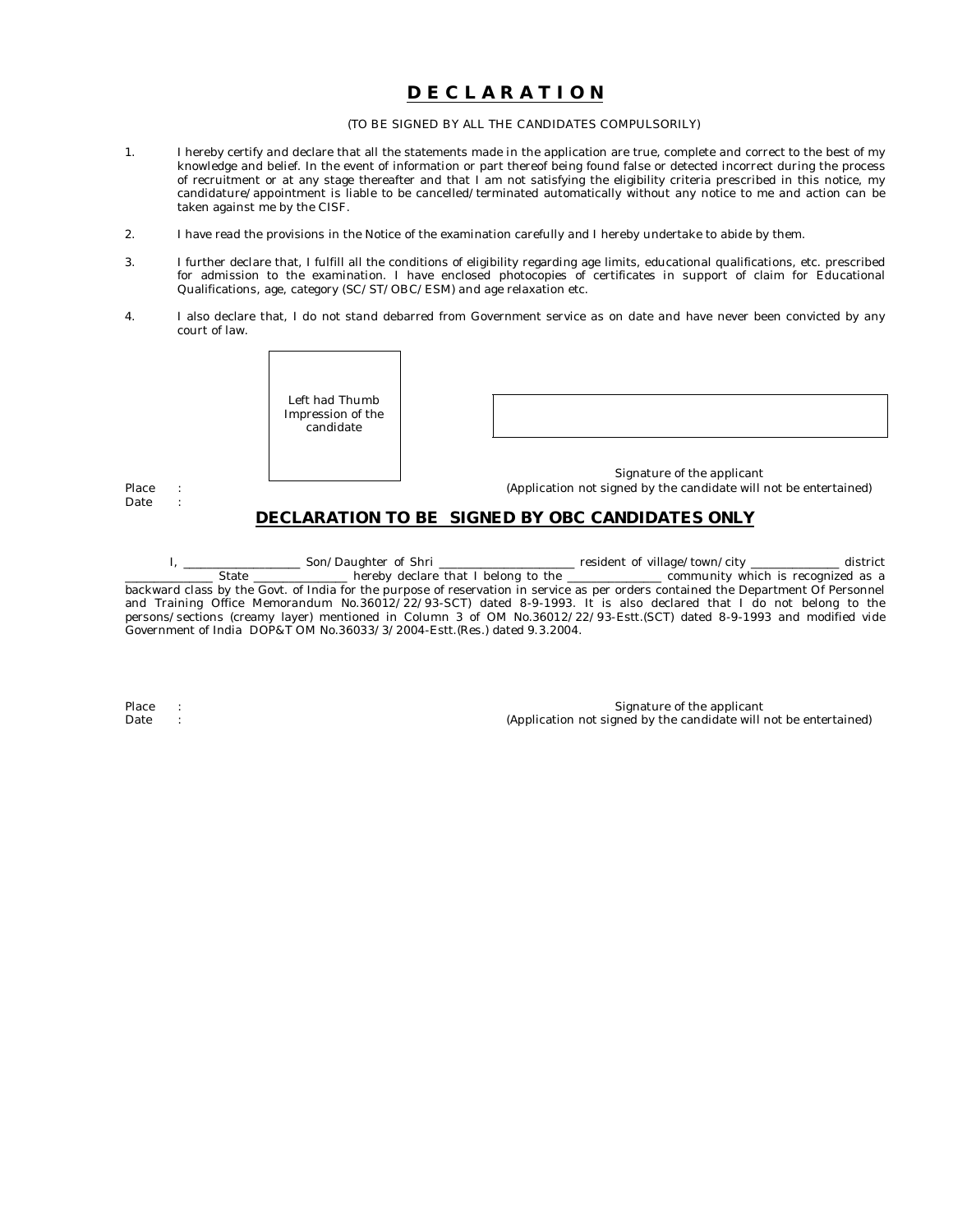**APPENDIX – 'B'** 

# **QUESTIONNAIRE FORM**

| $\mathbf{1}$   |                                                                  |      | Have you ever been convicted by any court of law or any other judicial Institution? | YES/NO |  |  |
|----------------|------------------------------------------------------------------|------|-------------------------------------------------------------------------------------|--------|--|--|
| $\overline{2}$ |                                                                  |      | Is there any case pending against you in any court of law?                          | YES/NO |  |  |
| 3              |                                                                  |      | Has any FIR been lodged and case is pending against you?                            | YES/NO |  |  |
| 4              |                                                                  |      | Was any FIR ever lodged against you in the past?                                    | YES/NO |  |  |
|                | a)                                                               |      | If yes, case No. and sections under which FIR was lodged?                           |        |  |  |
|                | b)                                                               |      | Name of Police Station where FIR was lodged?                                        |        |  |  |
|                | C)<br>Was the case charge sheeted or returned in FR?             |      |                                                                                     |        |  |  |
|                | d)<br>If case was charge sheeted, what was the outcome in court? |      |                                                                                     |        |  |  |
|                |                                                                  | i)   | Convicted                                                                           |        |  |  |
|                |                                                                  | ii)  | Acquitted                                                                           |        |  |  |
|                |                                                                  | iii) | Compromised                                                                         |        |  |  |
|                |                                                                  | iv)  | Compounded                                                                          |        |  |  |
|                |                                                                  | V)   | Any other, please specify                                                           |        |  |  |
| 4              |                                                                  |      | Have you ever been dismissed from any service under the Central or State Govt.?     | YES/NO |  |  |

5 Have your services ever been terminated while on probation? The Market State State States and States and States States States States States States States States States States States States States States States States Sta

If the answer to any of the above is YES then please provide complete details on a separate sheet.

# **UNDERTAKING**

I \_\_\_\_\_\_\_\_\_\_\_\_\_\_\_\_\_\_\_\_\_\_\_\_\_\_\_\_\_\_ declare that the above information is true to the best of my knowledge and belief. I understand that in case the information is found to be false or incorrect my candidature is liable to be cancelled apart from any departmental or legal proceedings that may be initiated against me.

# **Signature of the Candidate**

| Place: |  |
|--------|--|
| Dated: |  |

| Place:    | Name<br>Fathers Name |  |
|-----------|----------------------|--|
| Dated: __ | Address              |  |
|           |                      |  |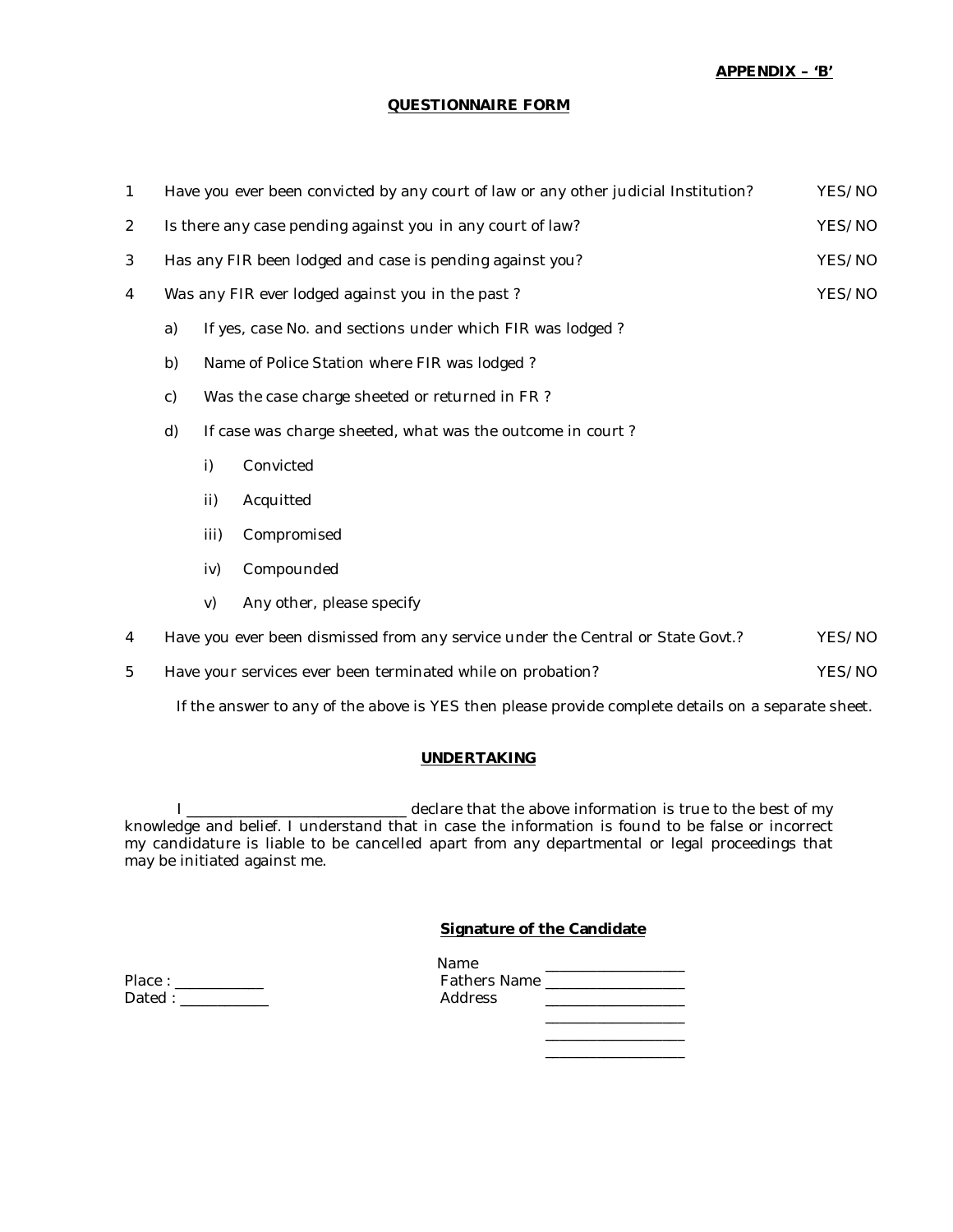# **ADMIT CARD**

*( To be printed/typed/written in separate paper)*

*(Candidate will not be allowed to appear in the recruitment without production of this admit card)*

# **TO BE FILLED BY THE CANDIDATE**

# **Name of the post for which applied : CONSTABLE/DRIVER**

|               | 1. Name                      |                      | <u> 1999 - Johann Harry Harry Harry Harry Harry Harry Harry Harry Harry Harry Harry Harry Harry Harry Harry Harry</u>  |                                         |
|---------------|------------------------------|----------------------|------------------------------------------------------------------------------------------------------------------------|-----------------------------------------|
| $\mathcal{P}$ | <b>Father's Name</b>         | ÷                    |                                                                                                                        |                                         |
|               | 3. Postal Address            | $\bullet$<br>$\cdot$ | <u> 1989 - Johann John Stone, market fan it ferskearre fan it ferskearre fan it ferskearre fan it ferskearre fan i</u> | Affix your recent<br>passport size self |
|               |                              |                      |                                                                                                                        | attested photograph                     |
|               | 4. Identification Mark       | $\bullet$            | <u> 1999 - Johann Harry Harry Harry Harry Harry Harry Harry Harry Harry Harry Harry Harry Harry Harry Harry Harry</u>  |                                         |
|               | 5. Date of Birth             | $\bullet$            |                                                                                                                        |                                         |
|               | 6. Whether GEN/SC/ST/OBC     |                      |                                                                                                                        |                                         |
|               | 7. Whether Hillman/Tribesman |                      |                                                                                                                        |                                         |

**NOTE** : Bring all original certificates in support of age, educational qualification, caste certificate in case of SC/ST/OBC, Hillman/Tribesman certificate, experience certificate, Driving License (Motor Cycle with Gear, LMV & HMV) discharge book.

Signature of the candidate

# **TO BE FILLED BY THE APPLICATION RECEIVING AUTHORITY**

|                                                            |                      | Roll No.________________________  |
|------------------------------------------------------------|----------------------|-----------------------------------|
| 1. Name of the post                                        | $\ddot{\phantom{0}}$ | CONSTABLE/DRIVER                  |
| 2. Name of the recruitment centre with<br>complete address | $\ddot{\phantom{a}}$ |                                   |
| 3. Date of recruitment                                     | $\bullet$<br>$\cdot$ |                                   |
| 4. Time of recruitment                                     |                      | $:$ From hrs To hrs               |
| 5. Reporting time at recruitment centre                    |                      | distance in the control of<br>hrs |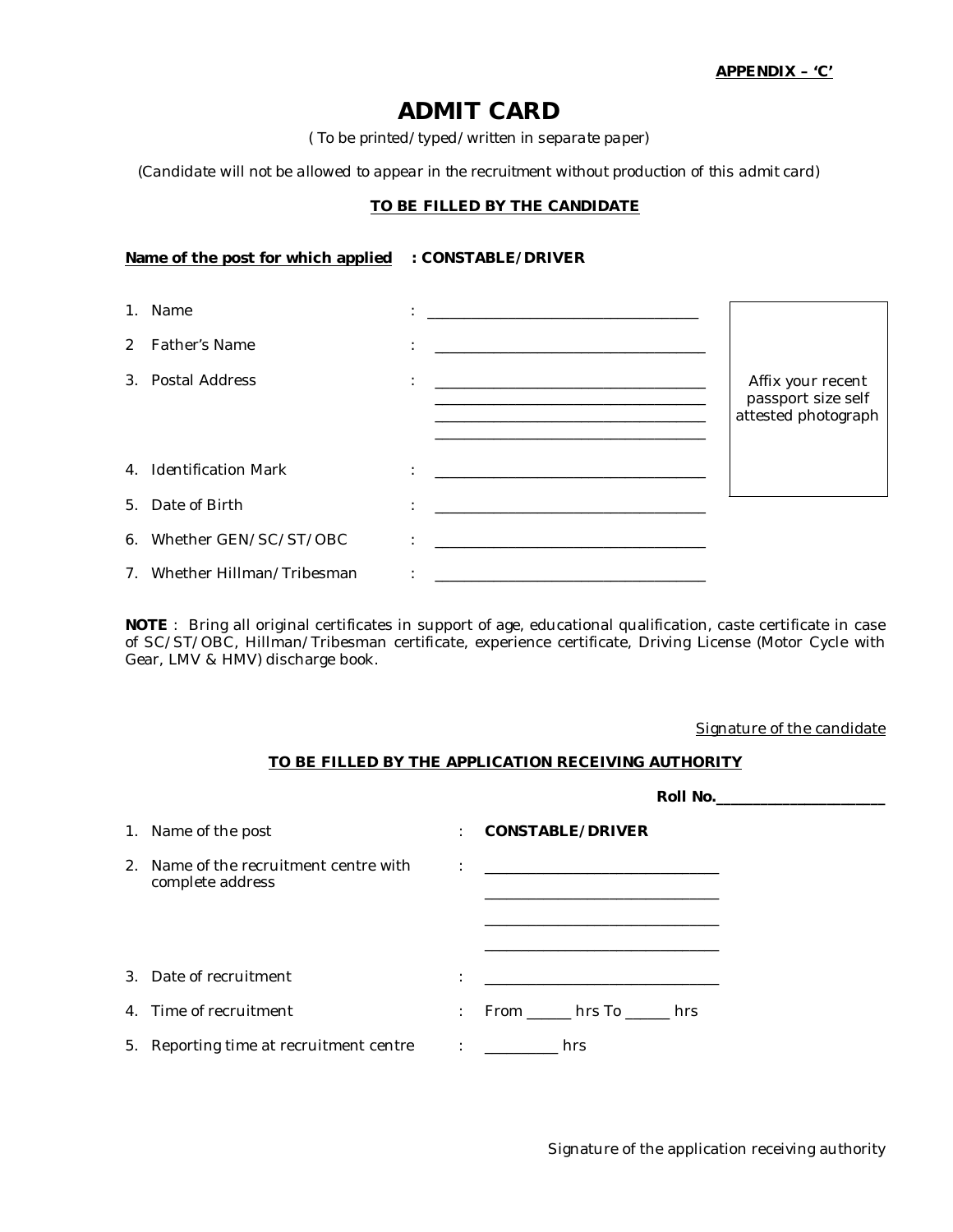**APPENDIX 'D'**

**CERTIFICATE TO BE PRODUCED BY A CANDIDATE BELONGING TO SCHEDULED CASTE OR SCHEDULED TRIBE This is to certify that Shri/Shrimati/Kumari \*\_\_\_\_\_\_\_\_\_\_\_\_\_\_\_\_\_\_\_\_\_\_\_\_\_\_ son/ daughter \* of Shri \_\_\_\_\_\_\_\_\_\_\_\_\_\_\_\_\_\_\_\_\_\_ of village/Town \*\_\_\_\_\_\_\_\_\_\_\_\_\_\_ in District/Division \* \_\_\_\_\_\_\_\_\_\_\_\_ of the State/Union Territory \* \_\_\_\_\_\_\_\_\_\_\_\_\_\_\_\_\_\_ belongs to the \_\_\_\_\_\_\_\_\_\_\_\_\_\_\_\_\_\_ caste/Tribe \* which is recognised as a Scheduled Caste/ Scheduled Tribe \* under:-** The Constitution (Scheduled Caste) order , 1950@ The Constitution (Scheduled Tribes) order, 1950@ The Constitution (Scheduled Castes)(Union Territories) order,1951@ The Constitution(Scheduled Tribes) (Union Territories) order, 1951@ (As amended by the Scheduled Castes and Scheduled Tribes lists (Modification Order) 1956 , the Bombay Reorganization Act, 1960, the Punjab Reorganization Act, 1966, the State of Himachal Pradesh Act, 1970, the North Eastern Areas Reorganization) Act, 1971, and the Scheduled Caste and Scheduled Tribes Orders (Amendment) Act 1976, the State of Mizoram Act, 1986 the State of Arunachal Pradesh Act, 1986 and the Goa, Daman and Diu (Reorganization) Act, 1987) The Constitution (Jammu & Kashmir) Scheduled Castes order, 1956@ The Constitution (Andaman & Nicobar Islands) Scheduled Tribes Order, 1959 as amended by the Scheduled Castes and Scheduled Tribes Orders (Amendment) Act, 1976@ The Constitution (Dadra and Nagar Haveli) Scheduled Castes Order, 1962@ The Constitution (Dadra and Nagar Haveli) Scheduled Tribes Order, 1962@ The Constitution (Pondicherry) Scheduled Castes Order, 1964@ The Constitution (Uttar Pradesh) Scheduled Tribes Order, 1967@ The Constitution (Goa, Daman and Diu) Scheduled Castes Order, 1968@ The Constitution (Goa, Daman and Diu) Scheduled Tribes Order, 1968@ The Constitution (Nagaland) Scheduled Tribes Order, 1970@ The Constitution (Sikkim) Scheduled Caste Order, 1978@ The Constitution (Sikkim) Scheduled Tribes Order, 1978@ The Constitution (Jammu & Kashmir) Scheduled Tribes Order, 1989@ The Constitution (Scheduled Castes) Order Amendment Act, 1990@ The Constitution (Scheduled Tribes) Orders Amendment Ordinance, 1991@ The Constitution (Scheduled Tribes) Orders Second amendment Act, 1991@ The Scheduled Castes and Scheduled Tribes Orders (Amendment) Act, 2002@ The Constitution(Scheduled Castes) Orders (Amendment) Act, 2002@ The Constitution(Scheduled Castes and Scheduled Tribes) Orders(Amendment) Act, 2002@ The Constitution(Scheduled Castes) Orders (Second Amendment) Act, 2002 @ **% 2. Applicable in the case of Scheduled Castes/Scheduled Tribes persons who have migrated from one State/Union Territory Administration to another. This certificate is issued on the basis of the Scheduled Caste/Scheduled Tribes Certificate issued to Shri/Smt \*\_\_\_\_\_\_\_\_\_\_\_\_\_\_\_ Father/Mother of Shri/Smt./Kumari \*\_\_\_\_\_\_\_ of village/Town \*\_\_\_\_\_\_\_\_\_\_\_ in District/Division\*\_\_\_\_\_\_\_\_\_\_\_\_\_\_\_ of the State/UT\*\_\_\_\_\_\_\_\_\_\_\_ who belongs to the \_\_\_\_\_\_\_\_\_\_\_\_\_\_\_\_\_\_\_\_\_\_\_\_ Caste/Tribes\* which is recognised as a SC/ST\* in the** 

**State/Union Territory\* \_\_\_\_\_\_\_\_\_\_\_\_\_\_\_\_ issued by the \_\_\_\_\_\_\_\_\_\_\_\_\_\_\_\_\_\_\_\_\_\_\_\_\_\_\_ (name of the prescribed issuing authority) vide their No. \_\_\_\_\_\_\_\_\_\_\_\_\_\_\_\_\_\_ dated\_\_\_\_\_\_\_\_\_\_\_\_\_ % 3 Shri/Shrimati/Kumari\* \_\_\_\_\_\_\_\_\_\_\_\_\_\_\_\_\_\_\_\_\_\_\_\_ and or his/her\* family ordinarily reside(s) in Village/Town\*\_\_\_\_\_\_\_\_\_\_\_\_\_\_\_\_\_\_ of \_\_\_\_\_\_\_\_\_\_\_\_\_\_\_\_\_\_\_\_\_ District/Division\* of the State/Union Territory\* of \_\_\_\_\_\_\_\_\_\_\_\_\_\_\_\_\_\_\_\_\_\_**

**Place** Signature  $\overline{\phantom{a}}$ State/Union Territory\* **According to the Contract of According to the State of According to the State of According to the State of According to the State of According to the State of According to the State of According to Date\_\_\_\_\_\_\_\_\_\_\_\_\_\_**

**\*** Please delete the words which are not applicable.

**@ Please quote specific Presidential order.**

**% Delete the paragraph which is not applicable.** 

NOTE : The terms 'ordinarily' reside(s) used here will have the same meaning as in Section 20 of the Representation of the People Act, 1950.

\*\* List of authorities empowered to issue Scheduled Caste/Scheduled Tribe/OBC Certificates.

- 2. Chief Presidency Magistrate/Additional Chief Presidency Magistrate/Presidency Magistrate.<br>3 Revenue Officers not below the rank of Tehsildar
- Revenue Officers not below the rank of Tehsildar.

11. Sub-Divisional Officers of the area where the candidate and/or his family normally resides.

**Note:** ST candidates belonging to Tamil Nadu State should submit caste certificate **ONLY FROM THE REVENUE DIVISION OFFICER.**

<sup>1.</sup> District Magistrate/Additional District Magistrate/Collector/Deputy Commissioner/ Additional Deputy Commissioner/Dy. Collector/1st Class Stipendiary Magistrate/ + Sub Divisional Magistrate/Extra-Assistant Commissioner/Taluka Magistrate/Executive Magistrate.(+not below the rank of 1st Class Stipendiary Magistrate).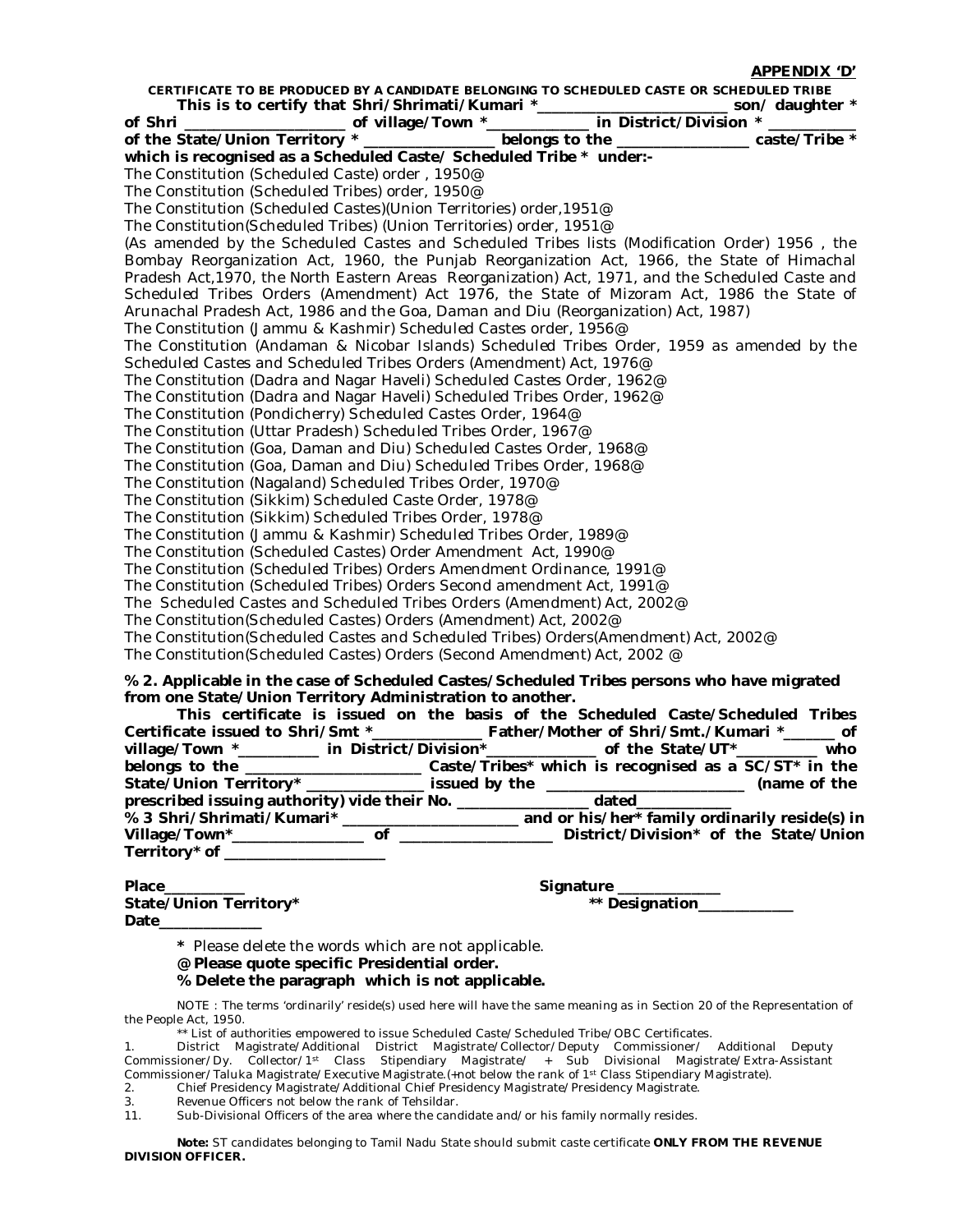#### **FORM OF CERTIFICATE TO BE PRODUCED BY A CANDIDATE BELONGING TO OTHER BACKWARD CLASSES**

| This is to certify that Shri/Shrimati/Kumar* |                | son/ daughter* of Shri           |        |
|----------------------------------------------|----------------|----------------------------------|--------|
| of village/Town*                             |                | in District/Division*            | of the |
| State/Union Territory*                       | belongs to the | Community which is recognised as |        |
| backward class under:                        |                |                                  |        |

@Govt. of India, Ministry of Welfare Resolution No. 12011/68/93-BCC (C) dated the 10<sup>th</sup> Sep, 1993, published in the Gazette of India Extraordinary Part I Section 1 No.186 dated 13<sup>th</sup> Sep, 1993

@Govt. of India, Ministry of Welfare Resolution No. 12011/9/94-BCC dated 19-10-94 published in the Gazette of India Extraordinary Part I Section 1 No. 163 dated 20-10-94.

@Govt. of India, Ministry of Welfare Resolution No. 12011/7/95-BCC dated 24th May, 1995 Published in the Gazette of India Extraordinary Part I Section 1 No.88 dated 25<sup>th</sup> May, 1995

@Govt. of India, Ministry of Welfare Resolution No. 12011/96/94-BCC dated 9th March,1996 published in The Gazette of India extraordinary Part I Section 1 No. 60 dated 11-3-1996.

@Govt. of India, Ministry of Welfare Resolution No. 12011/44/96-BCC dated 6<sup>th</sup> Dec, 1996 published in the Gazette of India extraordinary Part I Section 1 No.210 dated 11-12-1996.

@Govt. of India, Ministry of Welfare Resolution No. 12011/13/97-BCC dated 3-12-97 published in the Gazette of India extraordinary Part I Section 1 No. 239 dated 17-12-97

@Govt. of India, Ministry of Welfare Resolution No.12011/99/94-BCC dated 11<sup>th</sup> Dec 97 published in the Gazette of India extraordinary Part I Section 1 No. No. 236 dated 12-12-97

@Govt. of India, Ministry of Welfare Resolution No. 12011/68/98-BCC dated 27<sup>th</sup> Oct, 1999 published in the Gazette of India extraordinary Part I Section 1 No. 241 dated 27-10-1999.

@Govt. of India, Ministry of Social Justice & Empowerment Resolution No. 12011/88/98-BCC dated 6th Dec, 1999 published in the Gazette of India extraordinary Part I Section 1 No. 270 dated 6th Dec, 1999.

@Govt. of India, Ministry of Social Justice & Empowerment Resolution No. 12011/36/99-BCC dated 4th April, 2000 published in the Gazette of India extraordinary Part I Section 1 No. 71 dated 4<sup>th</sup> April, 2000.

@Govt. of India, Ministry of Social Justice & Empowerment Resolution No. 12011/44/99-BCC dated 21st,Sept. 2000 published in the Gazette of India Extra ordinary Part I Section 1 No. 210 dated 21st Sept, 2000.

@Govt. of India, Ministry of Social Justice & Empowerment Resolution No. 12015/9/2000-BCC dated 6th Sep 2001 published in the Gazette of India Extra Ordinary Part I Section 1 No. 246 dated 6th Sep, 2001.

@Govt. of India, Ministry of Social Justice & Empowerment Resolution No. 12011/1/2001-BCC dated 19-6-2003 published in the Gazette of India Extraordinary, Part I, Section I No.151 dated 20-6-2003.

@Govt. of India, Ministry of Social Justice & Empowerment Resolution No.12011/4/2002-BCC dated 13- 01-2004 published in the Gazette of India Extraordinary, Part I, Section I, No.9 dated 13-01-2004.

@Govt. of India, Ministry of Social Justice & Empowerment Resolution No.12011/9/2004-BCC dated 16- 01-2006 published in the Gazette of India Extraordinary, Part I, Section I, No.10 dated 16-01-2006.

@Govt. of India, Ministry of Social Justice & Empowerment Resolution No.12011/14/2004-BCC dated 12- 03-2007 published in the Gazette of India Extraordinary, Part I, Section I, No.67 dated 12-03-2007.

Shri/Smt/Kumari\* \_\_\_\_\_\_\_\_\_\_\_\_\_\_\_\_\_\_\_\_\_\_\_\_\_\_\_\_ and/or\* his/her\* family ordinarily reside(s) in Village/Town\*\_\_\_\_\_\_\_\_\_\_\_\_\_\_\_\_\_\_ of \_\_\_\_\_\_\_\_\_\_\_\_\_\_\_\_\_\_\_\_\_ District/Division\* of the State/Union Territory \*of \_\_\_\_\_\_\_\_\_\_\_\_\_\_\_\_\_\_\_\_\_\_

This is also to certify that he/she\* does not belong to the persons/Sections\* (Creamy layer) mentioned in column 3 of the Schedule to the Govt of India, Department of Personnel & Training OM No. 36012/22/93-Estt(SCT) dated 8-9-93, OM No.36033/3/2004-Estt.(res) dated 9-3-2004 and OM 36033/3/2004-Estt.(Res) dated 14-10-2008.

|       | Signature             |
|-------|-----------------------|
| Place | ** Designation_____   |
| Date  | (With seal of Office) |

\*Please delete the words which are not applicable.

NOTE : The terms 'ordinarily' reside(s) used here will have the same meaning as in Section 20 of the Representation of the People Act, 1950.

\*\* List of Authorities empowered to issue Other Backward Classes certificate will be the same as those empowered to issue Scheduled Caste/Scheduled Tribe Certificates. @ Strike out whichever is not applicable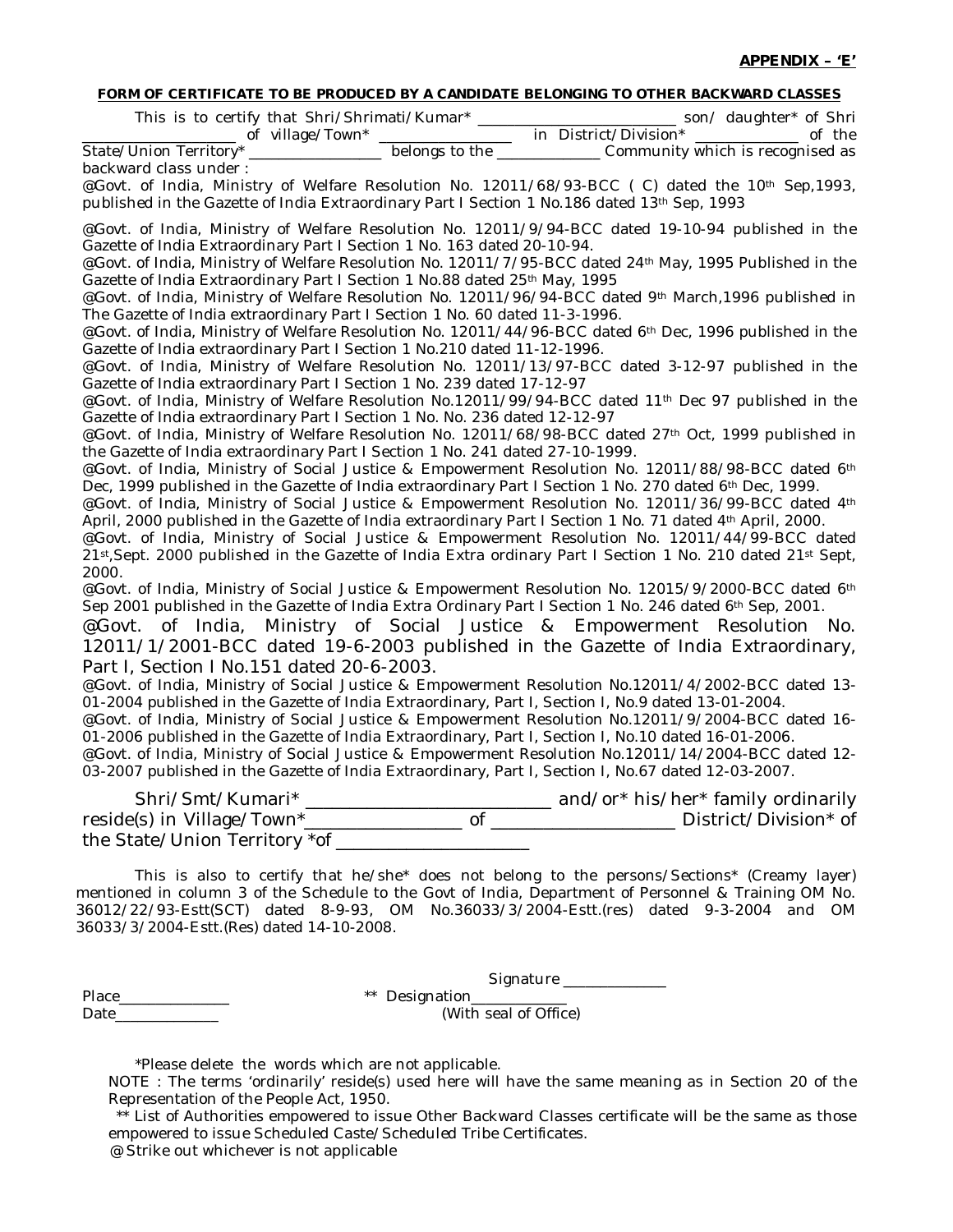### **PRO FORMA OF CERTIFICATE FOR EMPLOYED OFFICIALS APPLYING AGAINST THE EX-SERVICEMEN QUOTA**

I hereby, with the information available, certify that Shri \_\_\_\_\_\_\_\_\_\_\_\_\_\_\_\_\_\_\_\_

No.\_\_\_\_\_\_\_\_\_\_\_\_\_\_\_ Rank \_\_\_\_\_\_\_\_\_\_\_\_\_\_ would complete prescribed period of appointment on \_\_\_\_\_\_\_\_\_\_\_.

Date :

**Signature** Place : Commanding Officer in the Commanding Officer in the Commanding Officer in the Commanding Officer

Office Seal

**APPENDIX – 'G'**

# **FORM OF UNDERTAKING TO BE GIVEN BY CANDIDATES APPLYING FOR CIVIL POSTS UNDER EX-SERVICEMEN CATEGORY**

\_\_\_\_\_\_\_\_\_\_\_\_\_\_\_\_\_\_\_\_\_\_\_\_\_\_\_\_\_\_\_\_\_\_\_\_\_\_\_\_\_\_\_\_\_\_\_\_\_\_\_\_\_\_\_\_\_\_\_\_\_\_\_\_\_\_\_\_\_\_\_\_\_\_\_\_\_\_\_\_\_\_\_\_\_\_\_\_\_\_\_\_\_\_\_\_\_\_\_\_\_\_\_\_

I understand that, if selected on the basis of the recruitment/examination to which this application relates, my appointment will be subject to my producing documentary evidence to the satisfaction of the Appointing Authority that I have been duly released/retired/discharged from the Armed Forces and that I am entitled to the benefits admissible to ex-servicemen in terms of the Ex-servicemen (Re-employment in Central Civil Services and Posts) Rules, 1979, as amended from time to time.

2. I also understand that I shall not be eligible to be appointed to a vacancy reserved for Ex-servicemen in regard to the recruitment covered by this examination, if I have at any time prior to such appointment, secured any employment on the civil side (including Public Sector Undertakings, Autonomous Bodies/Statutory Bodies, Nationalised Banks, etc.), by availing of the concession of reservation of vacancies admissible to Ex-servicemen.

Signature of Candidate

Place : Name: Name: Name: Name: Name: Name: Name: Name: Name: Name: Name: Name: Name: Name: Name: Name: Name: Name: Name: Name: Name: Name:  $N$ Date :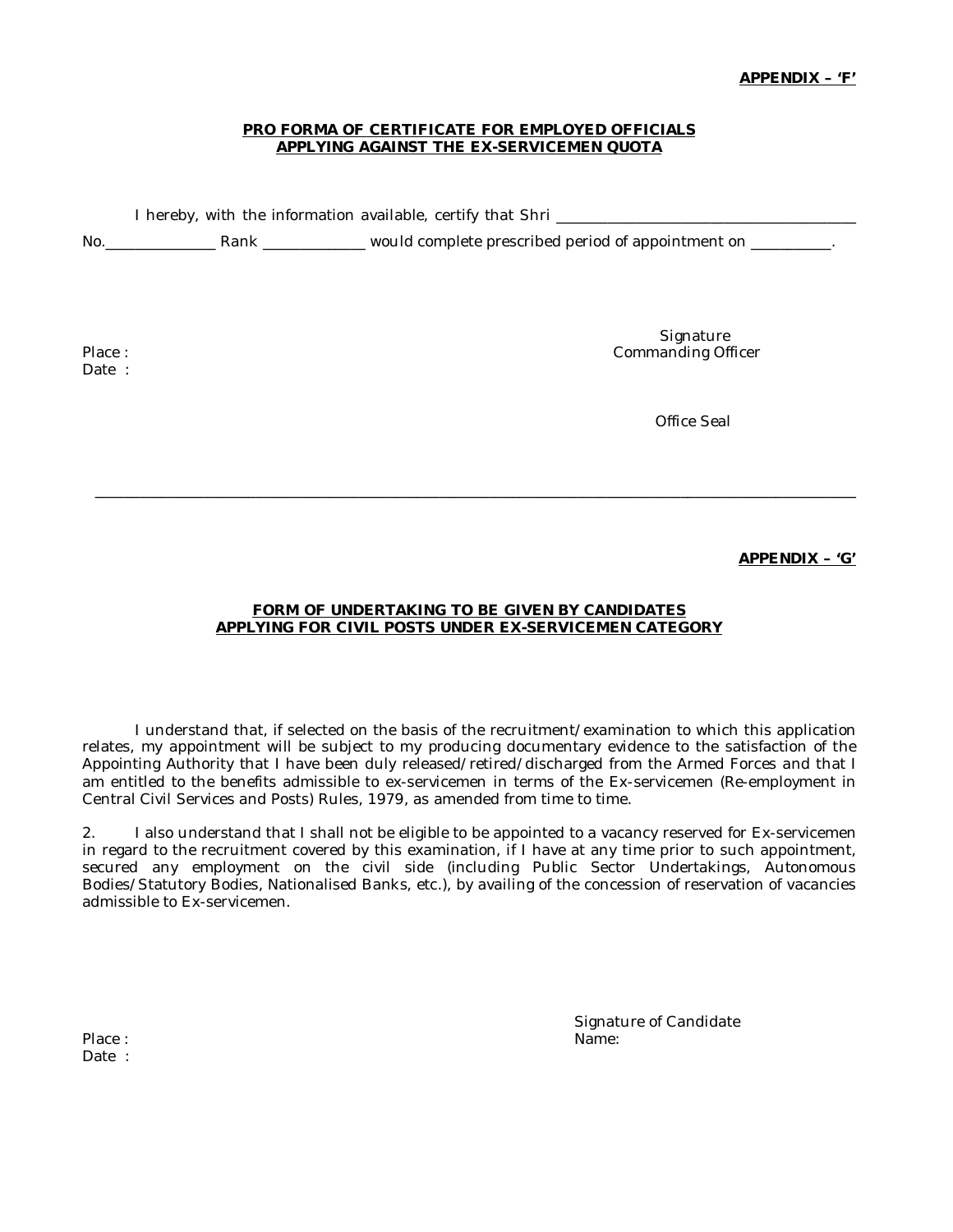#### **FORM OF APPEAL AGAINST MEDICAL UNFITNESS**

| From.    |                              |
|----------|------------------------------|
|          | Roll No                      |
| To.      |                              |
|          |                              |
|          |                              |
|          |                              |
| Subject: | ADDEAL ACAINST MEDICAL LINEL |

### Subject: **APPEAL AGAINST MEDICAL UNFITNESS FOR RECRUITMENT OF CONSTABLE/DRIVER IN CISF FOR THE YEAR 2013.**

Sir,

I was medically examined on…………………..at…………………..(Centre) for recruitment of Constable/Driver in CISF for the year 2013 conducted by CISF where I have been declared medically unfit on account of :-

2. I have got myself medically examined from medical practitioner (Dr.)……………………………………… who has found me medically fit for the above post. I enclose the prescribed certificate from the aforesaid doctor who has declared me medically fit. I also enclose a Demand Draft of Rs. 25/- as fee for my review medical examination by the medical board of CISF.

#### **CHECK LIST**

i) Medical Fitness certificate duly signed by the Medical Practitioner with seal in (Appendix- 'I'). Certificate in other format will be rejected.

ii) Demand draft of Rs. 25/- in favour of ………………………………………………………………………………… ………………………………………………………………………………………………………………………………………… ……………………………………………………………………………………………..…(Address as mentioned in rejection slip communicating medical unfitness). Drafts payable at the place other than as mentioned in the same will be rejected.

- iii) Self addressed Envelop with Rs. 5/- stamp. Candidates are advised to affix stamp of Rs. 25/- if they desire that call letter for review medical examination is to be sent by speed post. The department will not accept responsibility for postal delay.
- iv) Copy of the Initial Medical Examination (unfit) report.

Yours faithfully,

| Signature |  |
|-----------|--|
| Name      |  |
| Roll No   |  |
| Address   |  |

<sup>3.</sup> Certified that all documents as per check list have been attached.

<sup>4.</sup> I, therefore, request for my review medical examination for recruitment of Constable/Driver in CISF for the year 2013.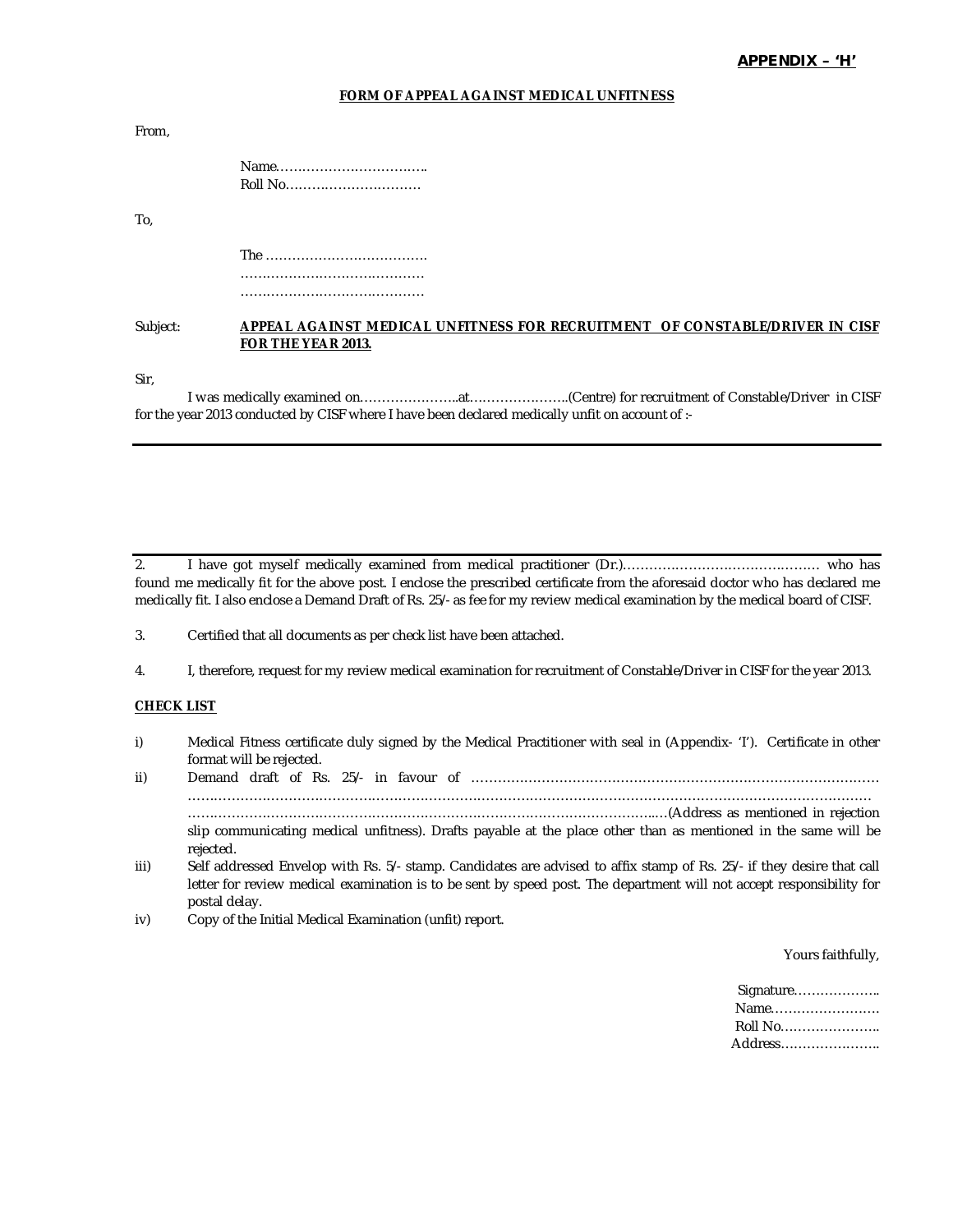### **APPENDIX – 'I'**

## **MEDIAL FITNESS CERTIFICATE**

| of |  |  |  |  |  | Constable/Driver in CISF for the year ______ was examined by me at                                        |  |  |
|----|--|--|--|--|--|-----------------------------------------------------------------------------------------------------------|--|--|
|    |  |  |  |  |  |                                                                                                           |  |  |
|    |  |  |  |  |  |                                                                                                           |  |  |
|    |  |  |  |  |  |                                                                                                           |  |  |
|    |  |  |  |  |  |                                                                                                           |  |  |
|    |  |  |  |  |  | Medically Unfit by the Medical Officer for recruitment of Constable/Driver in CISF for the year due to :- |  |  |

In my opinion this is an error of judgement due to following reasons :-

3. After due examination, I declare him/her medically fit for the said post.

| Signature & Name with seal  |
|-----------------------------|
| of Medical Practitioner     |
| Registration No             |
| (MCI/State Medical Council) |
| Address                     |
|                             |

**………………………………**

**Signature of the Candidate**

## **Attested by The Medical Practitioner Signature & seal**

**Note :** The findings of the Medical Practitioner should be supported by Medical reports/documents wherever applicable.

**Dated: ……………………………...**